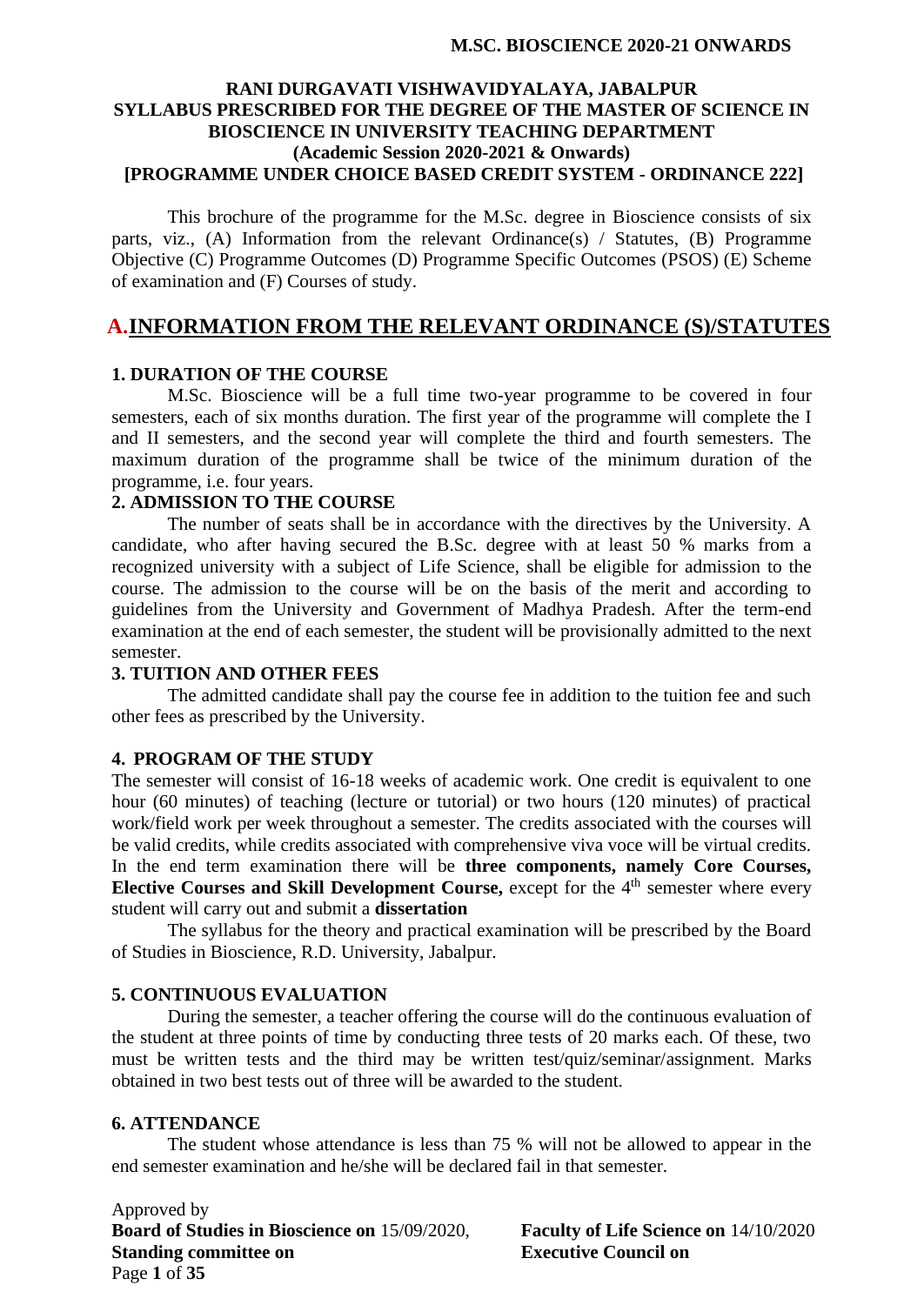#### **7. END SEMESTER EXAMINATION**

There shall be end semester examination at the end of first, second & third semester. The semester examination will be held every year normally in December and June or on the dates declared in the academic calendar of the University. A student proceeding to appear in end semester examination will submit through the Head of the Department his / her application on the prescribed form along with required examination fee, etc. to the Registrar of the University. Every student will appear in four respective theory papers and two combined practical examinations in first, second, & third semesters except for the fourth semester. In the fourth semester, every student will be allotted dissertation work in lieu of four theory papers. Allotment of the dissertation will be done by a committee comprising of the Dean of Faculty of Life Science, Head of Department of Biological Science, one Professor and one Associate Professor of the Department by rotation according to seniority. The dissertation may be undertaken in UTD or in any of the National Laboratories/ Institute/ Universities/ Government approved Companies/ Industries. In such cases, there will be two supervisors, one from the parent department and another from the place where the student completes his/her dissertation work.

The dissertation will be evaluated by the external examiner who has expertise in the concerned subject. For the purpose of holding viva-voce, the supervisor will be the internal examiner along with the external examiner who has evaluated the dissertation. The scheme of marks for evaluating the various components of the dissertation will be followed as given in the syllabus.

#### **8. CONDITION FOR A PASS**

For each course, each student has to appear in at least two tests and end semester examination, otherwise the student will be awarded "Ab" grade. The total marks obtained in end-semester examination, and best of two tests under continuous evaluation will decide the grade in that course. In addition, student also has to get valid credits for Skill development modules' courses and Virtual credits and grades for Comprehensive viva-voce. The grading will be made on 10-point scale as follows:

| Letter Grade | <b>Grade Points</b> | Description   | Range of Marks (%) |
|--------------|---------------------|---------------|--------------------|
| $\Omega$     | 10                  | Outstanding   | 90-100             |
| $A+$         | 9                   | Excellent     | 80-89              |
| A            | 8                   | Very Good     | 70-79              |
| $B+$         |                     | Good          | 60-69              |
| B            | 6                   | Above Average | 50-59              |
| C            |                     | Average       | 40-49              |
| $\mathbf{P}$ |                     | Pass          | 35-39              |
| F            | 0                   | Fail          | $0 - 34$           |
| Ab           |                     | Absent        | Absent             |

For passing the examination in each semester, a candidate must have secured a minimum of 35% marks ("P" Grade: 4 Grade Points) in the course. If the marks obtained by the student in a course are less than the minimum cut-off percentage of marks, then "F" Grade will be awarded. If a student obtains "F" or "Ab" Grade in any course, he/she will be treated to have failed in the course. He/she has to reappear in the examination of the course as and when conducted or arranged by the UTD. Marks obtained earlier in continuous assessment may be carried forward and added to the marks obtained in repeat end semester examination to decide the grade in the repeat course.

The theoretical, practical and skill development courses can be repeated whenever offered or arranged by the UTD but within maximum duration of the programme. He/she can avail multiple repeat attempts to pass the course. The student will be promoted to the next

Approved by **Board of Studies in Bioscience on** 15/09/2020, **Faculty of Life Science on** 14/10/2020 **Standing committee on Executive Council on** Page **2** of **35**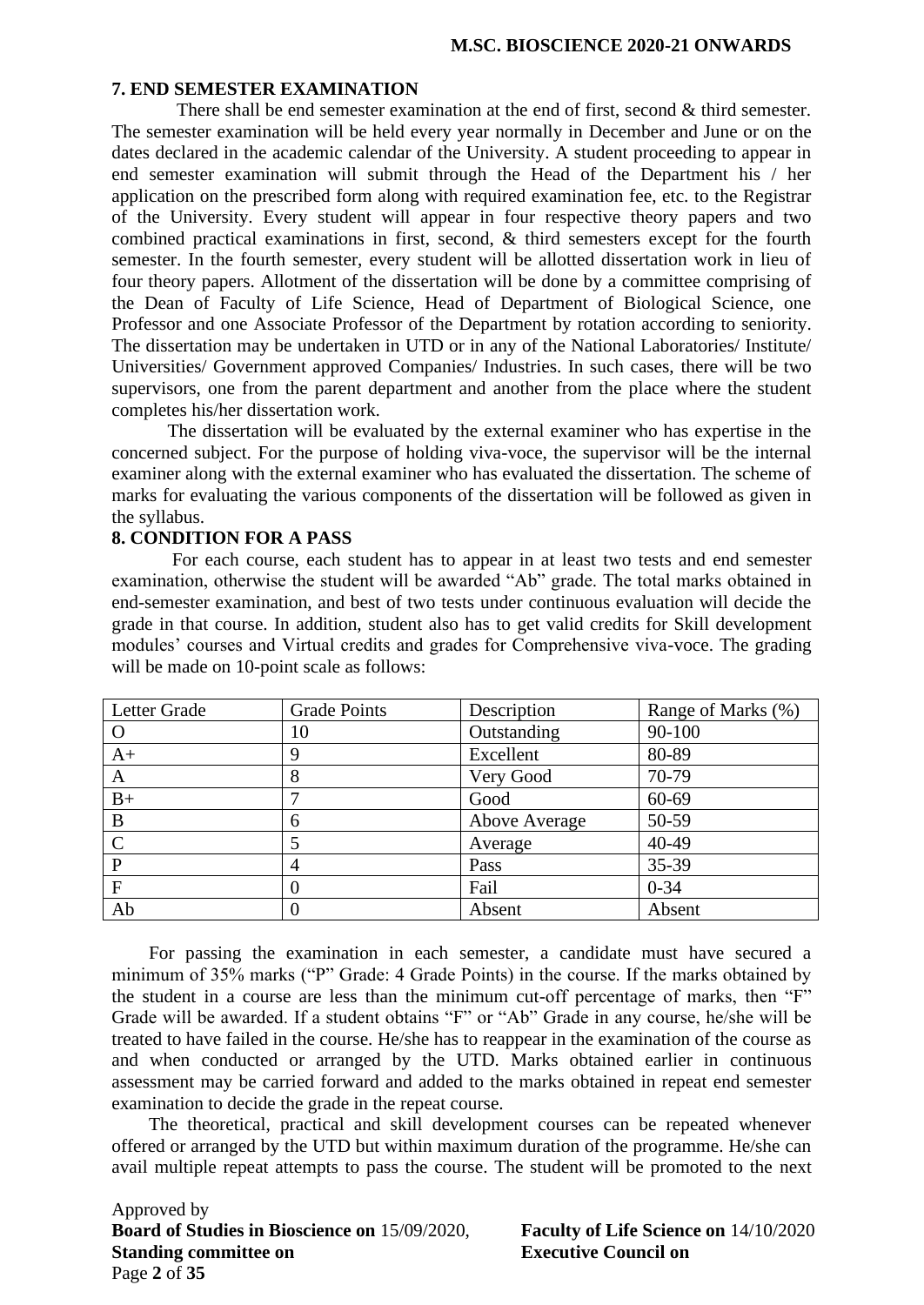semester if he/she secures at least 12 valid credits in a semester. In case the student secures less than 12 valid credits in any semester, then the student will be asked to repeat entire semester and that semester will be treated as zero semester.

The decision of the teacher regarding the evaluation and the grade shall be final. However, a student submits in writing for review of his Marks/Grade to the Head/Director who will place the case before the board of comprehensive viva voce. The decision of the board will be final. Result of review will be declared by the concerned Head/Director. Review is effective only when grade improves. Review will be allowed only if –

- The prescribed fee is paid.
- The candidate applies within 7 days of the declaration of the grade in that course.

**There will be no provision for revaluation.** However the candidates can apply for Re-

totaling in one course per semester.

**9.** In matters not covered under this Ordinance, general rules of the University shall be applicable.

**10.** In case of any dispute/ambiguity, the ruling of the Vice-Chancellor shall be final and binding.

# **B.PROGRAMME OBJECTIVES**

# **C. PROGRAMME OUTCOMES**

# **D. PROGRAMME SPECIFIC OUTCOMES (PSOS)**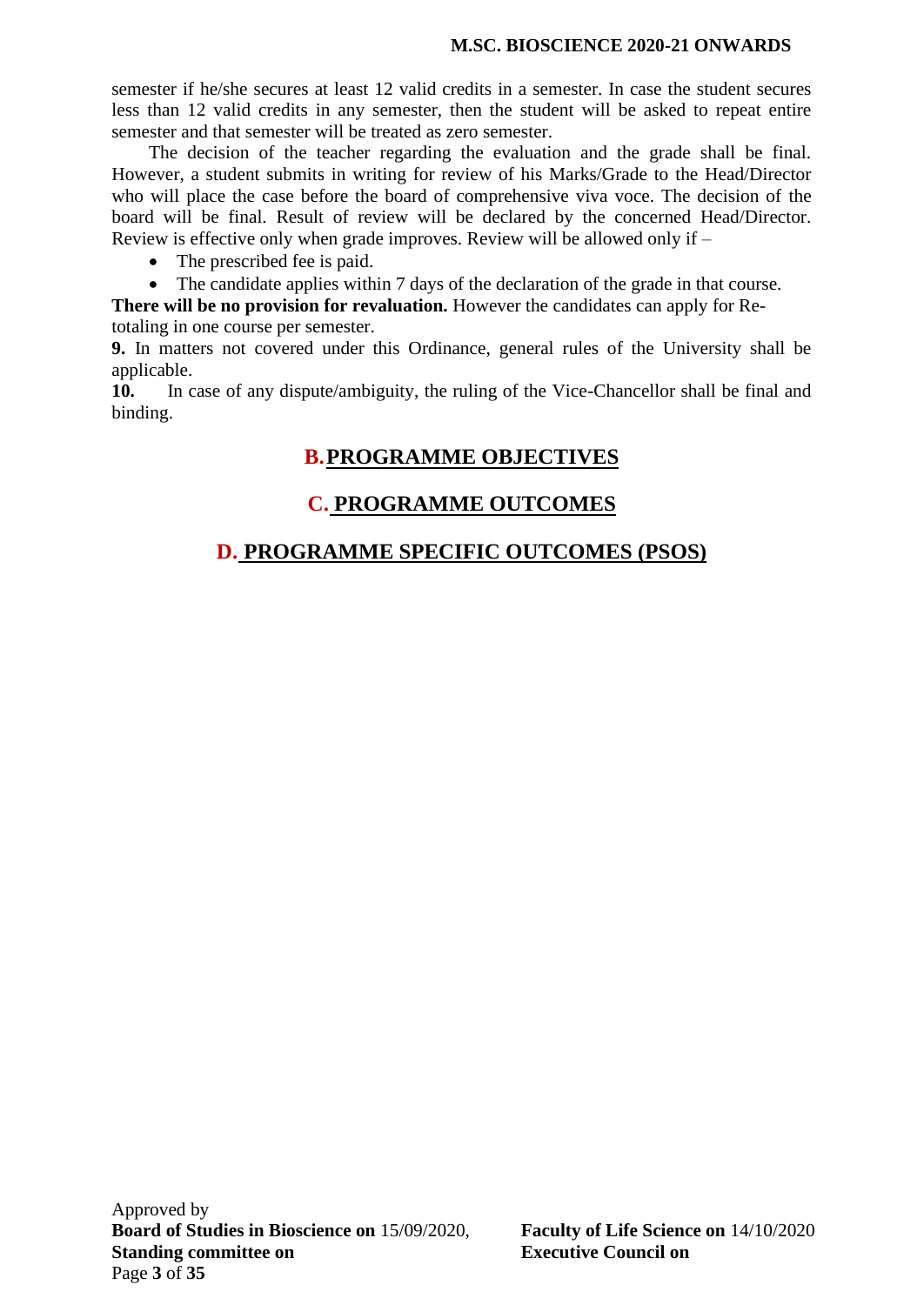# **E.SCHEME OF EXAMINATION**

# **SEMESTER I**

| (A) Continuous evaluation, Theory, |                                                        | <b>Credits</b> |                                                                    | <b>Maximum Marks</b> |              |
|------------------------------------|--------------------------------------------------------|----------------|--------------------------------------------------------------------|----------------------|--------------|
|                                    | <b>Practical</b>                                       |                |                                                                    |                      |              |
| <b>Course</b>                      | <b>Course Title</b>                                    |                | <b>Continuous</b>                                                  | End                  | <b>Total</b> |
| Code                               |                                                        |                | <b>Evaluation</b>                                                  | <b>Semester</b>      |              |
|                                    |                                                        |                |                                                                    | <b>Exam</b>          |              |
| I Core courses                     |                                                        |                |                                                                    |                      |              |
| <b>BSC101</b>                      | Biological Diversity of Viruses,<br>Bacteria and Fungi | 3              | 40                                                                 | 60                   | 100          |
| <b>BSC102</b>                      | <b>Developmental Biology</b><br>(Animal)               | 3              | 40                                                                 | 60                   | 100          |
| <b>BSC103</b>                      | <b>Basic Ecology</b>                                   | 3              | 40                                                                 | 60                   | <b>100</b>   |
| <b>BSC104</b>                      | Practical based on BSC101 &<br><b>BSC102</b>           | 4              | 40                                                                 | 60                   | 100          |
| <b>BSC105</b>                      | Practical based on BSC103 &<br><b>BSE101/BSE102</b>    | 4              | 40                                                                 | 60                   | 100          |
|                                    | II Electives courses (Any one to choose)               |                |                                                                    |                      |              |
| <b>BSE101</b>                      | <b>Biomolecules</b>                                    |                |                                                                    |                      |              |
| <b>BSE102</b>                      | Bioenergetics and Intermediary<br>Metabolism           | 3              | 40                                                                 | 60                   | 100          |
|                                    | <b>III Skill Development course</b>                    |                |                                                                    |                      |              |
| <b>BSS101</b>                      | Skill Development module 1                             | $\overline{2}$ | <b>Grade Point will be provided</b><br>by Skill Development Centre |                      |              |
| <b>Total valid credits</b>         |                                                        | 22             |                                                                    |                      |              |
|                                    |                                                        |                |                                                                    |                      |              |

| (B) Comprehensive viva voce (virtual |  |  |
|--------------------------------------|--|--|
| credits)                             |  |  |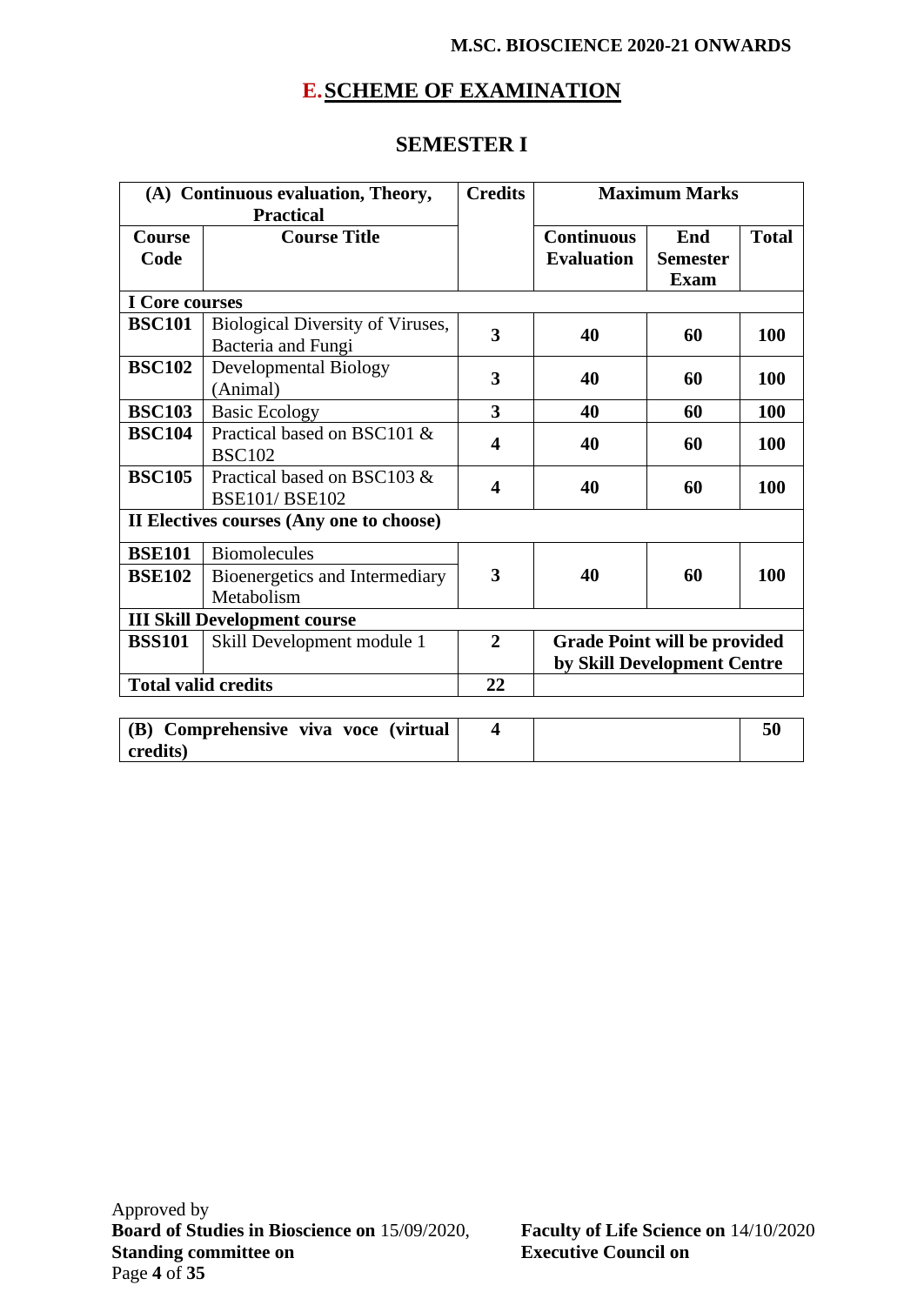| (A) Continuous evaluation, Theory,<br><b>Practical</b> |                                                                   | <b>Credits</b>          |                                                                    | <b>Maximum Marks</b>                         |              |
|--------------------------------------------------------|-------------------------------------------------------------------|-------------------------|--------------------------------------------------------------------|----------------------------------------------|--------------|
| <b>Course</b><br>Code                                  | <b>Course Title</b>                                               |                         | <b>Continuous</b><br><b>Evaluation</b>                             | <b>End</b><br><b>Semester</b><br><b>Exam</b> | <b>Total</b> |
| <b>I</b> Core courses                                  |                                                                   |                         |                                                                    |                                              |              |
| <b>BSC201</b>                                          | Taxonomy of Angiosperms                                           | 3                       | 40                                                                 | 60                                           | <b>100</b>   |
| <b>BSC202</b>                                          | <b>Biostatistics and Computer</b><br>Applications                 | 3                       | 40                                                                 | 60                                           | 100          |
| <b>BSC203</b>                                          | Practical based on BSC201 &<br><b>BSC202</b>                      | 4                       | 40                                                                 | 60                                           | 100          |
| <b>BSC204</b>                                          | Practical based on BSE201/<br>BSE202/BSE203 (Any Two<br>courses)  | $\overline{\mathbf{4}}$ | 40                                                                 | 60                                           | 100          |
|                                                        | II Electives courses (Any two to choose)                          |                         |                                                                    |                                              |              |
| <b>BSE201</b>                                          | Biology of the Immune System                                      | 3                       | 40                                                                 | 60                                           | 100          |
| <b>BSE202</b><br><b>BSE203</b>                         | Resource utilization and<br>conservation<br>Microbial Metabolism  | 3                       | 40                                                                 | 60                                           | 100          |
|                                                        |                                                                   |                         |                                                                    |                                              |              |
| <b>BSS201</b>                                          | <b>III Skill Development course</b><br>Skill Development module 2 | $\mathbf{2}$            | <b>Grade Point will be provided</b><br>by Skill Development Centre |                                              |              |
|                                                        | <b>Total valid credits</b>                                        | 22                      |                                                                    |                                              |              |
|                                                        |                                                                   |                         |                                                                    |                                              |              |

# **SEMESTER II**

| (B) Comprehensive viva voce (virtual |  | 50 |
|--------------------------------------|--|----|
| credits)                             |  |    |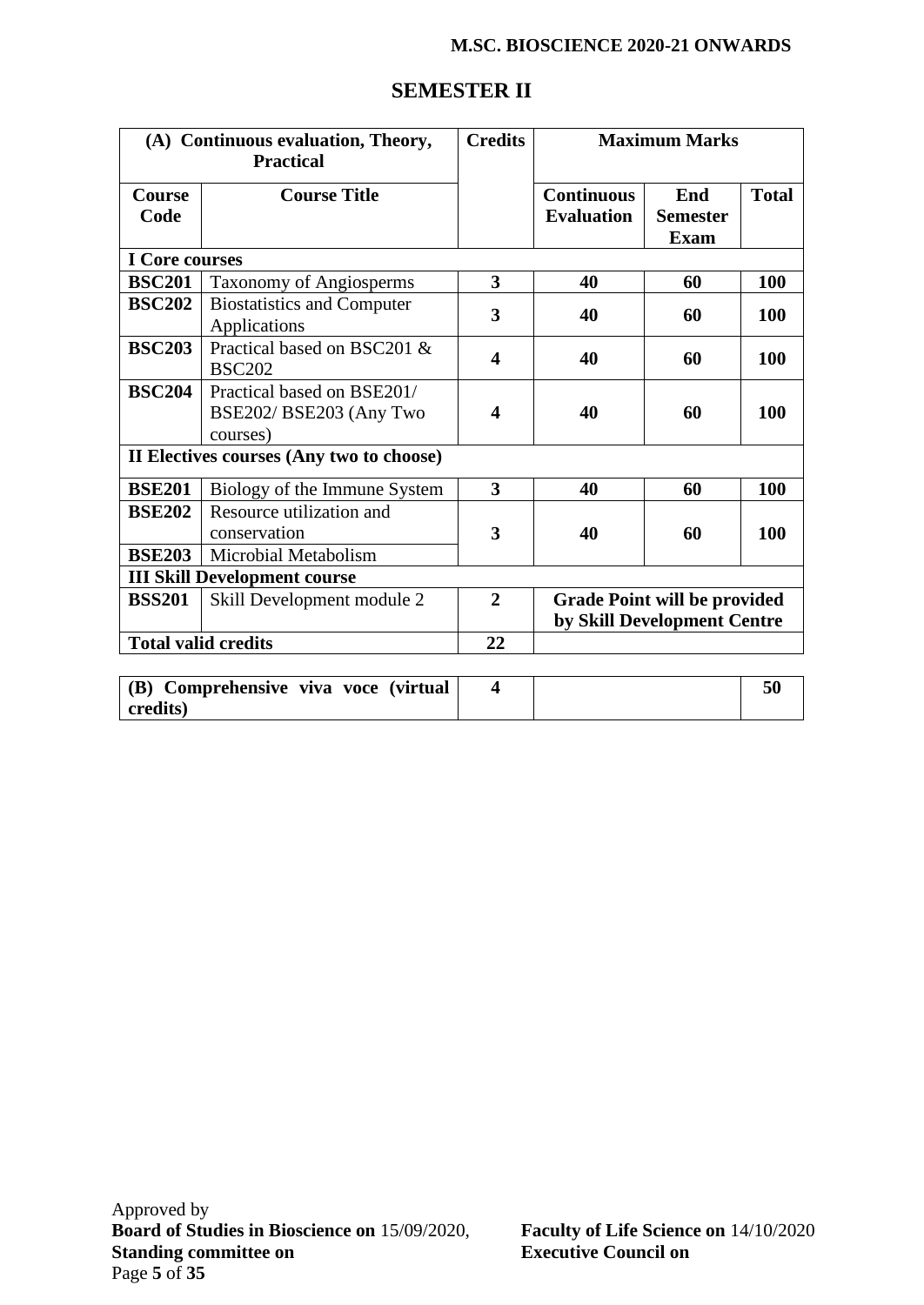| (A) Continuous evaluation, Theory,<br><b>Practical</b> |                                                                       | <b>Credits</b>          |                                        | <b>Maximum Marks</b>                  |              |
|--------------------------------------------------------|-----------------------------------------------------------------------|-------------------------|----------------------------------------|---------------------------------------|--------------|
| <b>Course</b><br>Code                                  | <b>Course Title</b>                                                   |                         | <b>Continuous</b><br><b>Evaluation</b> | End<br><b>Semester</b><br><b>Exam</b> | <b>Total</b> |
| I Core courses                                         |                                                                       |                         |                                        |                                       |              |
| <b>BSC301</b>                                          | <b>Plant Physiology</b>                                               | 3                       | 40                                     | 60                                    | 100          |
| <b>BSC302</b>                                          | Genetics & Molecular Biology                                          | 3                       | 40                                     | 60                                    | 100          |
| <b>BSC303</b>                                          | <b>Animal Physiology</b>                                              | 3                       | 40                                     | 60                                    | 100          |
| <b>BSC304</b>                                          | Practical based on BSC301 &<br><b>BSC302</b>                          | $\overline{\mathbf{4}}$ | 40                                     | 60                                    | 100          |
| <b>BSC305</b>                                          | Practical based on BSC303 &<br>BSE301/BSE302/BSE303/<br><b>BSE304</b> | 4                       | 40                                     | 60                                    | 100          |
|                                                        | II Electives courses (Any one to choose)                              |                         |                                        |                                       |              |
| <b>BSE301</b>                                          | <b>Advanced Molecular Biology</b>                                     |                         |                                        |                                       |              |
| <b>BSE302</b>                                          | <b>Agricultural Microbiology</b>                                      |                         |                                        |                                       |              |
| <b>BSE303</b>                                          | Bioprocess Engineering and<br>Technology                              | 3                       | 40                                     | 60                                    | 100          |
| <b>BSE304</b>                                          | Biotechnology                                                         |                         |                                        |                                       |              |
|                                                        | <b>III Skill Development course</b>                                   |                         |                                        |                                       |              |
| <b>BSS301</b><br>Skill Development module 3            |                                                                       | $\overline{2}$          | <b>Grade Point will be provided by</b> | <b>Skill Development Centre</b>       |              |
| <b>Total valid credits</b>                             |                                                                       | 22                      |                                        |                                       |              |
|                                                        |                                                                       |                         |                                        |                                       |              |
| <b>(B)</b>                                             | Comprehensive viva voce (virtual                                      | $\overline{\mathbf{4}}$ |                                        |                                       | 50           |

# **SEMESTER III**

\*Both (A – Core courses; One/Two Elective course(s) and Skill Development modules)  $\&$ (B) are compulsory components of a semester. The grades awarded in the comprehensive Viva-voce shall be shown separately in the Grade Sheet.

**credits)**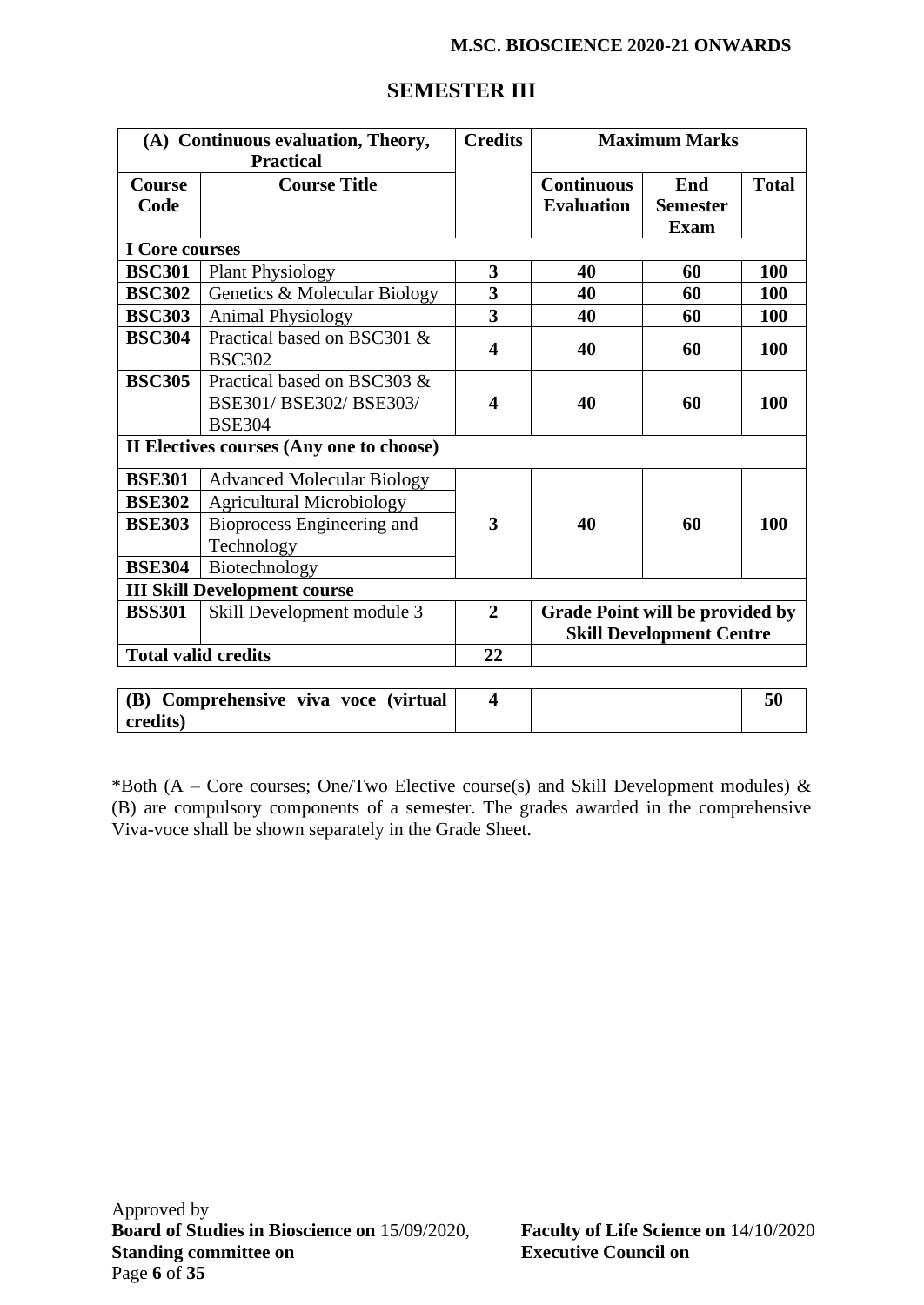# **SEMESTER IV**

| (A) DISSERTATION                                                                                                                                             | <b>Credits</b> | Maximum<br><b>Marks</b> |
|--------------------------------------------------------------------------------------------------------------------------------------------------------------|----------------|-------------------------|
| A. Valuation<br>Language & Presentation<br>(i)<br>(ii)<br><b>Review of Literature</b><br>(iii)<br>Methodology<br>Analysis & interpretation of Result<br>(iv) | 18             | 300                     |
| <b>EXTERNAL</b><br><b>B. Viva-Voce</b>                                                                                                                       |                | 50                      |
| <b>INTERNAL</b><br>C. Viva-Voce                                                                                                                              |                | 50                      |
| <b>Total</b>                                                                                                                                                 |                | 400                     |

| (B) Comprehensive viva voce (virtual<br>$ {\rm credits} $ |  |  |
|-----------------------------------------------------------|--|--|
|-----------------------------------------------------------|--|--|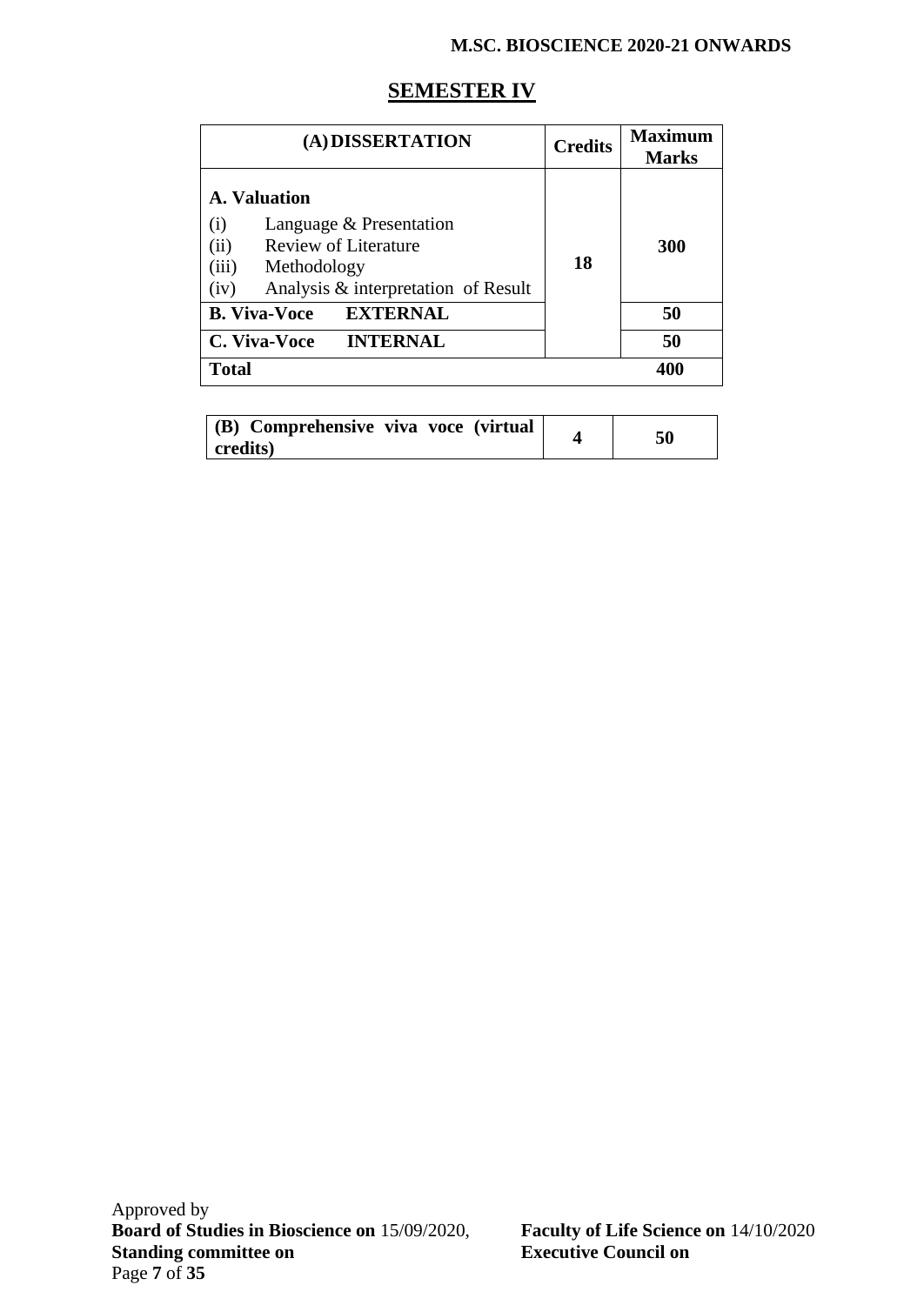# **F. COURSES OF STUDY**

# **FIRST – SEMESTER COURSE CODE BSC101: BIOLOGICAL DIVERSITY OF VIRUSES, BACTERIA AND FUNGI (COURSE CREDITS = 03)**

**Course Objective**- The course aims to empower the learner with knowledge pertaining to the world of microorganisms; techniques for cultivation and their economic importance. It also aims to enable understanding of the habitat, structure, reproduction and classification of bacteria, viruses and fungi.

#### **Course Learning Outcomes:**

- **CO1:** Conceptualize the history and scope of microorganisms with emphasis on origin and general features of prokaryotes and eukaryotes. Learners will be able to understand the status and economic importance of microorganisms in agriculture, industry and medicine.
- **CO2:** Knowledge of basic techniques of staining, isolation, enumeration, maintenance and preservation of microbial culture; with understanding of composition of different culture media and nutritional requirement of microorganisms.
- **CO3**: Empowers the student to acquire knowledge about the habitat, structure, reproduction, biochemical characterization and Classification of Bacteria, Cyanobacteria and Actinomycetes.
- **CO4:** Understanding of the structure, multiplication and classification of viruses, Scrapie Virosoids, Prions and Viroids ; general account of Rickettsiae, Chlamydiae and Mycoplasma.
- **CO5:** Knowledge of habitat, structure, reproduction and classification of fungi.

### **COURSE CONTENTS**

#### **UNIT I**

History, Development and scope of microbiology, Origin and evolution of microorganisms, General features of prokaryotes and eukaryotes, Status of microorganisms in the living world, Economic significance of microorganisms in agriculture, Industry and medicine.

#### **UNIT II**

Basic principles of sterilization and disinfection, Nutritional requirement of microorganisms, Composition of common culture media, Methods of isolation and enumeration of microorganisms from soil, Water and air, Enrichment technique, Maintenance and preservation of microbial cultures, Staining techniques.

#### **UNIT III**

Habitat, Structure, Reproduction, Biochemical characterization and outline Classification of Bacteria (only major categories), Cyanobacteria and Actinomycetes.

#### **UNIT IV**

Structure, Multiplication and outline classification (major categories only) of viruses, Scrapie Virosoids, Prions and Viroids, General account of *Rickettsiae*, *Chlamydiae* and *Mycoplasma.* **UNIT V**

Habitat, Structure, Reproduction and outline classification (major categories only) of fungi

### **Books Recommended**

- Mandahar C. L. (1978) Introduction to Plant Viruses.
- Clifton A. (1958) Introduction to the Bacteria.

Approved by **Board of Studies in Bioscience on** 15/09/2020, **Faculty of Life Science on** 14/10/2020 **Standing committee on Executive Council on** Page **8** of **35**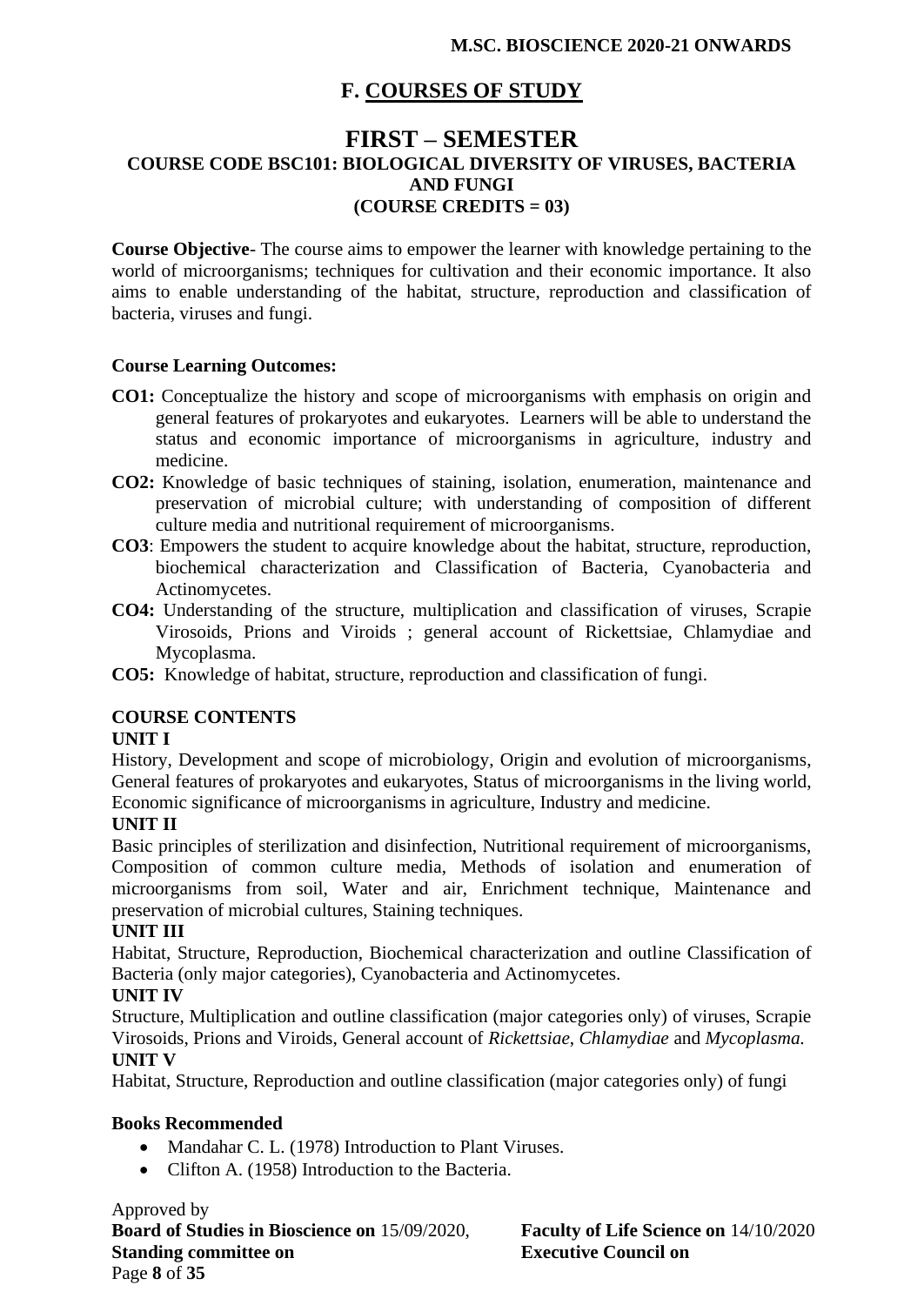• Dubey, R. C. & Maheshwari, D. K. 2005: A Text Book of Microbiology, S. Chand Publisher, New Delhi.

**----------------------------------------------------------------------------------------------------------------**

#### **COURSE CODE BSC102: DEVELOPMENTAL BIOLOGY (ANIMAL) (COURSE CREDITS = 03)**

**Course Objective**: The syllabus of Developmental Biology is structured analytically to enable students to learn the structure and function of male and female reproductive organs, tissues and cells, and processes of their development. Further, the process of fertilization and development of fertilized egg into full individual is also dealt with in this course.

### **Course Learning Outcomes**

- Enabling students to understand the process of development of male and female gonads including ultrastructural details of the reproductive tissues and cells.
- The students also learn the process of fertilization including initial changes in an ovum in terms of various planes of cleavages and their significance in eventual development of individuals, taking some examples of Annelids and Mollusks.
- The students are also made acquainted with initial process of embryogenesis; gastrulation and organogenesis taking some animal models.
- The fetus development is the next component with which students are versed with. The placental development and various types of mammalian placenta is also included.
- The students learn various aspects of metamorphosis and organogenesis with respect to life cycle transformations in insects and amphibians.

### **COURSE CONTENTS**

# UNIT I

Gametogenesis, Male and Female gonads, Spermatogenesis, Formation of spermatids, Spermiogenesis, Factors controlling the spermatogenesis, Ultra structure of male gametes, Oogenesis, Previtellogenesis post Vitellogenesis, Ultra structure of female gametes.

### **UNIT II**

Fertilization, Types and mechanism acrosome reaction and penetration of sperm, Activation of ovum, Significance of fertilization, Cleavage & its various types, Planes of cleavage, cell lineage with examples from Annelida & Mollusca.

# **UNIT III**

Gastrulation, Types and morphodynamic of gastrulation with examples from *Amphioxus* & Frog, Organogenesis (Brain and Heart only) of Frog, Embryonic induction brief idea.

### **UNIT IV**

Foetal membranes**,** their formation, functions & fate, Placentation in mammals, Types and classification of Placentae.

### **UNIT V**

Metamorphosis, Physiology and biochemistry of metamorphosis in insects & amphibian, regeneration of limb.

**----------------------------------------------------------------------------------------------------------------**

#### **COURSE CODE BSC103: BASIC ECOLOGY (COURSE CREDITS = 03)**

# **Course Objectives:**

Approved by **Board of Studies in Bioscience on** 15/09/2020, **Faculty of Life Science on** 14/10/2020 **Standing committee on Executive Council on** Page **9** of **35**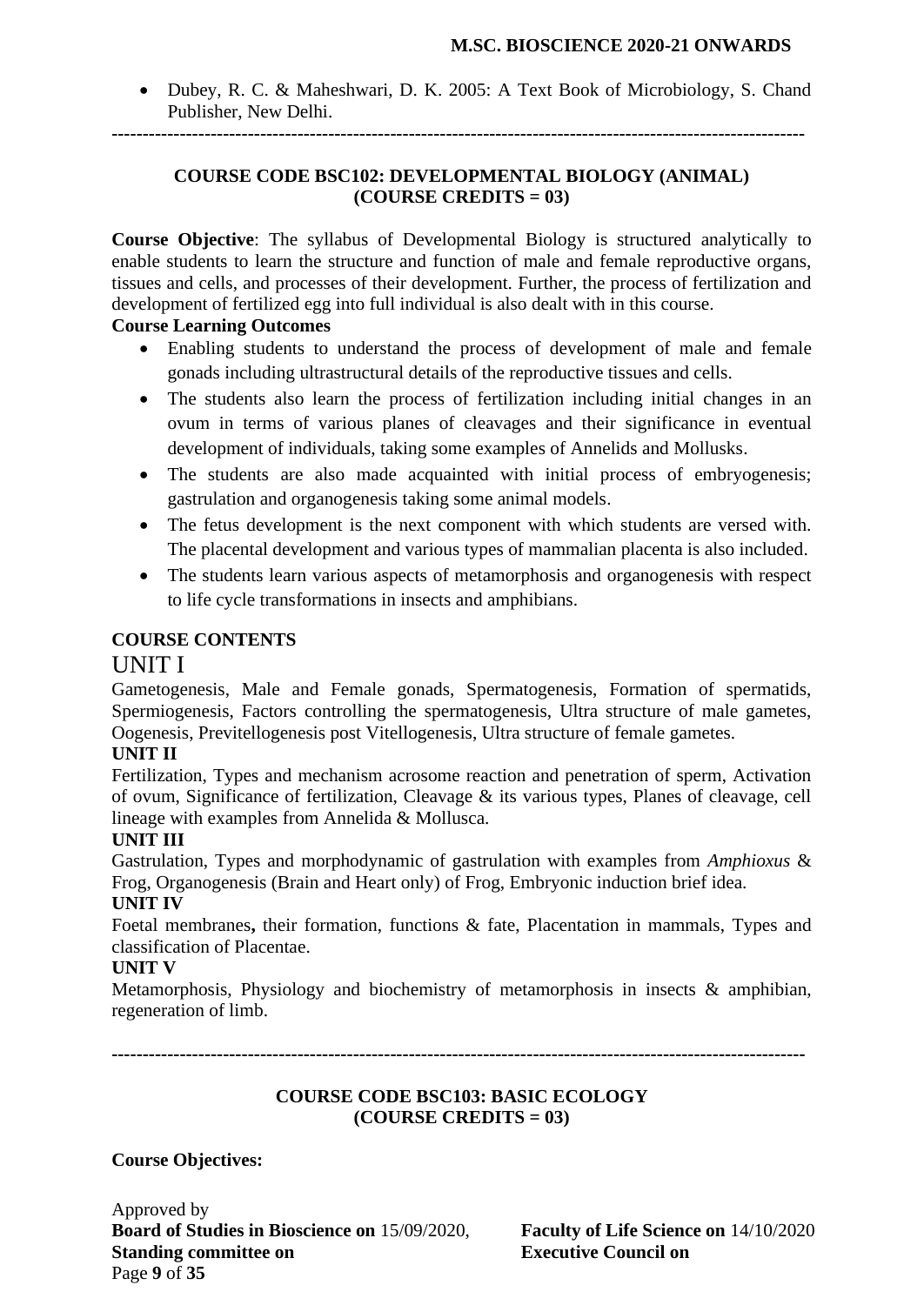The course aims to empower the students in the field of ecology with special reference to components, biogeochemical cycles, development and stability of the ecosystem along with the concept, analysis of the community and the biodiversity.

### **Course Learning Outcomes:**

**CO1:** The student will able to get the huge knowledge of population ecology.

- **CO2:** Students will be able to study the concept, organization and study of the community with the concept of niche and biodiversity.
- **CO3:** Students will be able to understand the vegetative organization in community. Students will get to know about how changes take place during ecological succession.
- **CO4:** Student will have developed knowledge about structure and function of ecosystem. They also will understand about biogeochemical cycle in environment and its role.
- **CO5:** Demonstrate proficiency in the experimental techniques and methods to study the ecosystem.

### **COURSE CONTENTS**

### **UNIT – I**

Ecology & ecosystem: Definitions, Organization and components, Population ecology density & distribution, Natality, Mortality, Survivorship curves, Age structure & pyramids, Fecundity schedules, Life tables, Population growth exponential and logistic curves, Intra specific competition and self regulation, r-and k-strategists.

### **UNIT – II**

Community organization: Concepts of community and continuum, Analysis of community analytical and synthetic characters, Community coefficients and indices of diversity, interspecific association negative and positive associations, Concept of ecological niche, Concepts of biodiversity.

### **UNIT- III**

Ecosystem development and stability: Temporal changes cyclic and non cyclic, Succession processes & types, Mechanism of succession facilitation, Tolerance and inhibition models, Concept of climax persistence resilience and resistance, Ecological perturbation natural and anthropogenic, Ecosystem restoration.

### **UNIT – IV**

Fate of energy in ecosystems: Trophic organization and structure, Food chains & webs, energy flow pathways, Ecological efficiencies consumption, assimilation and production trophic, Primary production methods of measurement, Global patterns, Limiting factors. **UNIT – V** 

Fate of matter in ecosystems: Recycling pathways, Relationship between energy flow and recycling pathways, Nutrient exchange and cycling, Global biogeochemical cycles of C, N, P and S, Physical, chemical and Biological characteristics of soil.

### **Books Recommended**

- Ecology Principles and Applications  $2<sup>nd</sup>$  Edition J.L. Chapman 1999.
- Ecology and quality of our environment  $2<sup>nd</sup>$  Edition C.H. Southwick 1976.
- M. P. Singh, S. Chinnamani R.N. Trivedi (1993) forestry & environment.
- E. J. Koromand. (1996) Concept of Ecology.

**----------------------------------------------------------------------------------------------------------------**

# **COURSE CODE BSC104: PRACTICAL BASED ON COURSE CODE BSC101 & COURSE CODE BSC102 (COURSE CREDITS = 04)**

### **Suggested list of practicals (Course Code BSC101)**

1. To prepare liquid and solid media for the growth of microorganisms.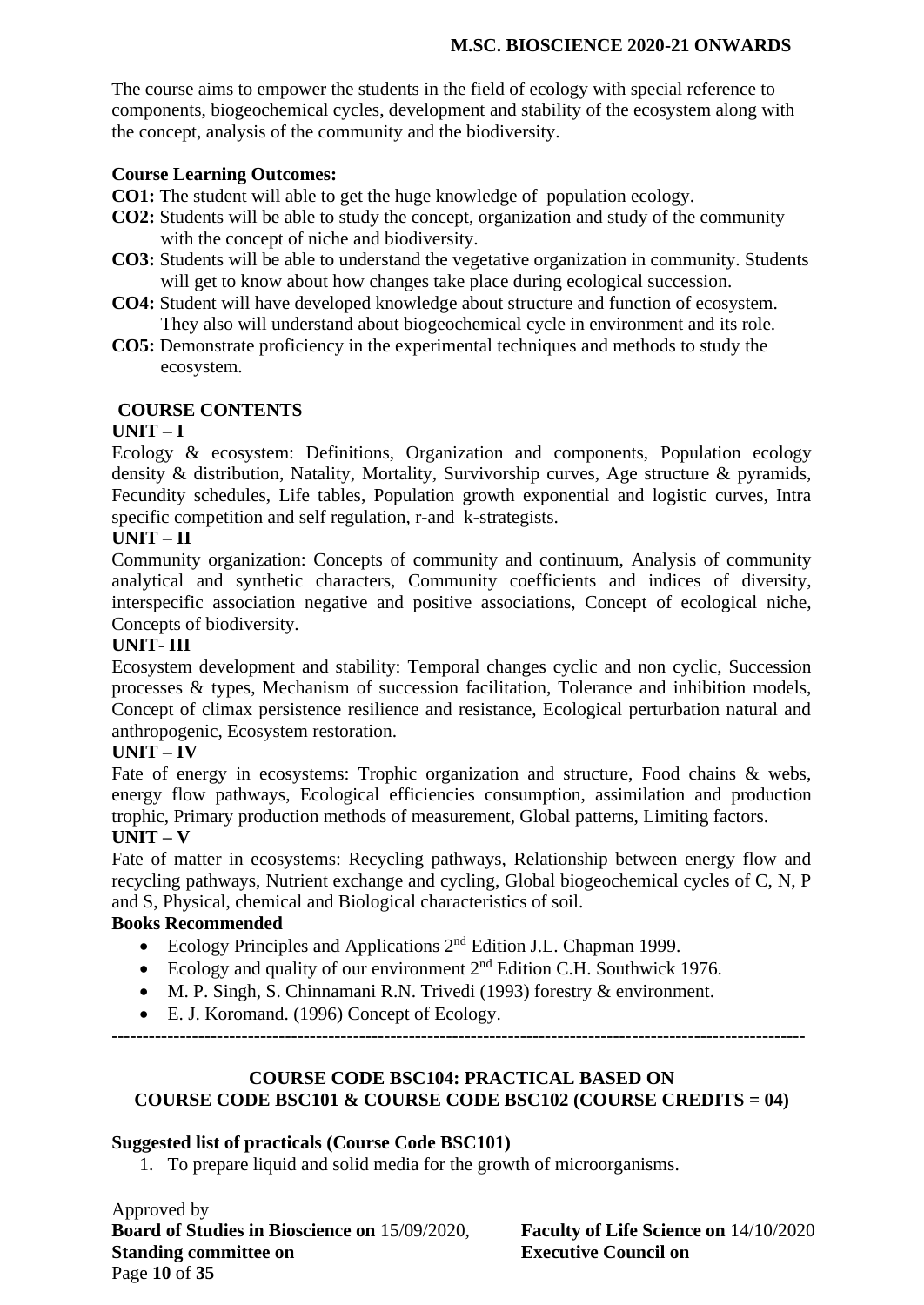Nutrient broth NAM PDA

- 2. To isolate pure culture of microorganism by using different inoculation methods. Streaking
	- Spreading
- 3. Isolation and identification of fungi from given water sample.
- 4. Isolation and identification of fungi from given soil sample.
- 5. Isolation and identification of fungi from given air sample.
- 6. Isolation and identification of bacteria from soil and water sample.
- 7. Isolation and identification of microorganisms on some selective media by given soil and water sample.

**MacConkey** EMB XLD

- 8. Microscopic identification of different Cyanobacterial cultures.
- 9. To isolate bacteriophages from sewage.

### **Suggested list of practicals (Course Code BSC102)**

- 1. To study spermatogenesis and oogenesis in any vertebrate animal
- 2. To prepare and investigate slides of gametes.
- 3. To study the developmental stages of frog (Egg, Blastula, Gastula and Tadpole).
- 4. To study the structure of Hen egg.
- 5. To study the embryological stages of slides of chick (Primitive Streak, 16, 24, 36, 48, 56, 72 and 96 hour stages W.M.).
- 6. To study the embryo through window preparation in fertilized Hen egg.

**----------------------------------------------------------------------------------------------------------------**

#### **COURSE CODE BSC105: PRACTICAL BASED ON COURSE CODE BSC103& BSE101 / BSE102 (COURSE CREDITS = 04)**

#### **Suggested list of practicals (Course Code BSC103)**

- 1. To determine the minimum area of quadrat for phytosociological analysis of grassland.
- 2. To determine frequency, density and abundance of different species in the grassland.
- 3. To determine minimum number of quadrats for sampling of grassland.
- 4. To compare community structure of different forest.
- 5. To determine the pH of water sample.
- 6. To determine homogeneity and heterogeneity of grassland vegetation.
- 7. To determine the trophic state of alkalinity of water body.
- 8. To determine the pH of soil samples.
- 9. To calculate Simpson's indices of diversity of grassland vegetation.
- 10. To calculate Shannon-Wiener indices of diversity of grassland vegetation.

### **LIST OF ELECTIVE PAPERS**

#### **COURSE CODE BSE101 : BIOMOLECULES (COURSE CREDITS = 03)**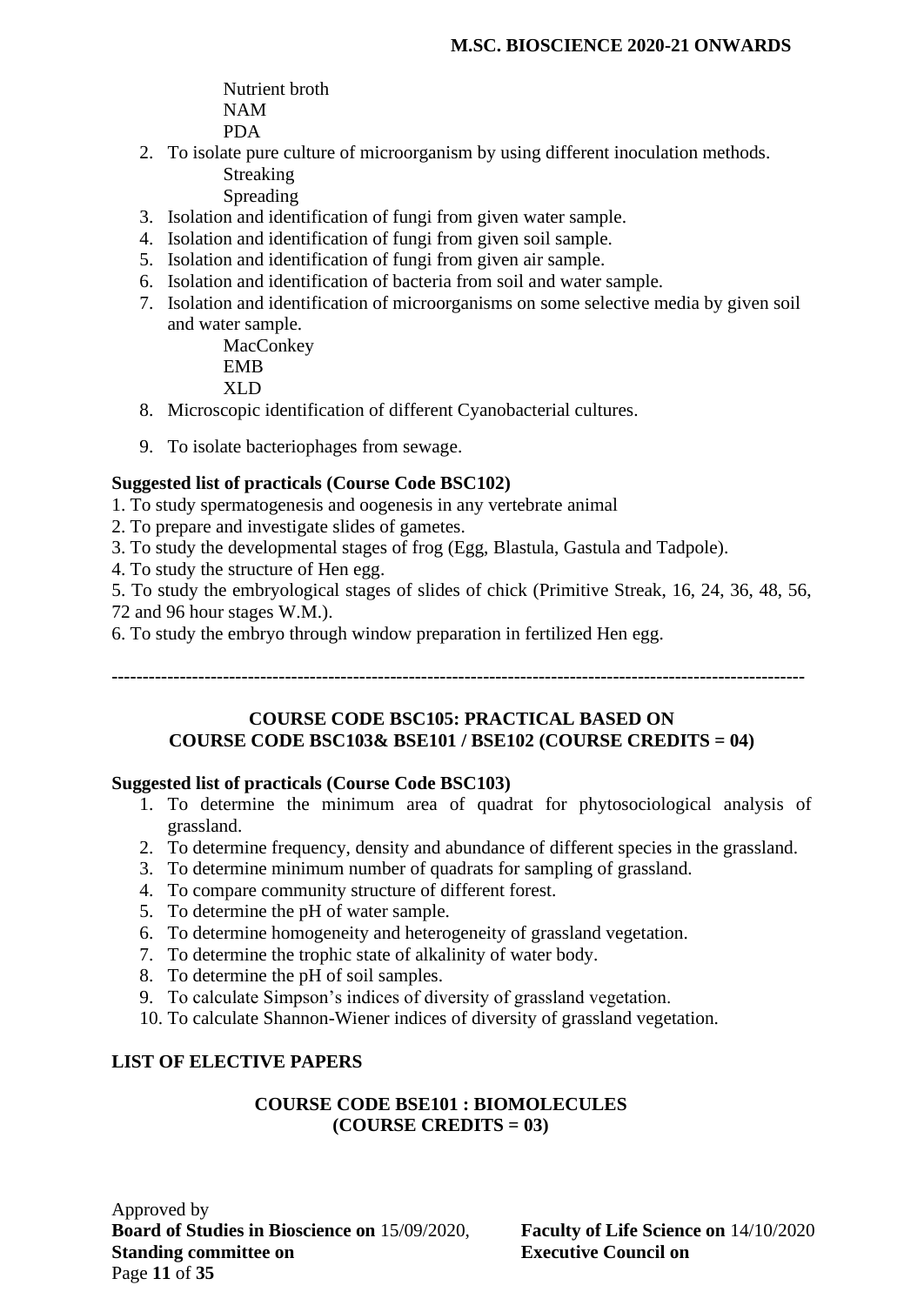**Course Objective**: The syllabus of Biomolecules is structured finely to make the students understand the structure and various principles dealing with the working of biomolecules and their mutual interactions to support the life system.

### **Course Learning Outcomes**

- Enabling students to understand the importance of water in maintaining the various biochemical reactions such as buffering, phosphorylation, oxidation-reduction etc.
- The students learn the principle of working of enzyme and the process of enzymology, that is, how the enzymes work and where the active sites play a key role.
- The students also learn the basic and functional structures of all the biomolecules in detail.
- The inter-relationships and communication between the biomolecules is a major part of signal transduction. The students become well versed with this mode of biological process.
- The students learn various techniques such as chromatography, spectroscopy and electrophoresis to understand the purity of biomolecules and their analytical properties for further application.

### **COURSE CONTENTS**

#### **UNIT I**

Structure of water and its solvent properties, Acid- bases, pH and buffer, Bi and polyprotic buffer. Free energy and spontaneity of reactions, ATP and other phosphorylated compound with their free energy of hydrolysis, Phosphoryl group transfer, Biological oxidation reductions reaction, Coupled reaction and oxidative phosphorylation, Inhibitors and uncouplers.

#### **UNIT II**

Enzyme classification, Specificity, Active site, Enzyme kinetics, Michealis Menton equation, Determination of kinetic parameters, Bi-substrate reaction and their kinetics, Enzyme inhibition and kinetics, Allosteric enzyme. Kinetics and Allosteric regulation of phosphofructo kinase

### **UNIT III**

Structure and chemistry of macromolecules, Proteins, Carbohydrates and Lipids, Protein folding, Structure and chemistry of bimolecules such as antibiotics, Pigments, Vitamins as coenzymes, Lipid analysis by GLC and Mass Spectrometry, Oligosaccharide and Polysaccharide analysis.

#### **UNIT IV**

Biosignaling molecular mechanism of signal transduction, Gated ion channels, Nicotinic acetyl choline receptor, Receptor enzyme, The insulin receptor, G- proteins and cyclic AMP membrane transport, Biomembrane, Nutrient transport across membranes, Active and passive diffusion, Symport, Antiport and uniport,  $Na^+ K^+$  pumps and their metabolic significance. **UNIT V**

Chromatographic technique, Paper and TLC , Gel filtration, Ion exchange, Affinity, HPLC, SDS, PAGE, Isoelectric focusing, Western blotting, Protein sequencing, Mass spectrometry, MALDI , TOF, MS.

#### **Books Recommended**

J. L., Jain, Sanjay, and Jain Nitin, (1979) Fundamentals of Biochemistry (6th revised Edition). S. Chand & Co. Ltd. New Delhi.

Buchanan . B.B. Gruissem, W. and Jones .R.L. (2000) Biochemistry and Molecular Biology of Plants , American Society of Plant Physiologists, Maryland ,USA.

Approved by **Board of Studies in Bioscience on** 15/09/2020, **Faculty of Life Science on** 14/10/2020 **Standing committee on Executive Council on** Page **12** of **35**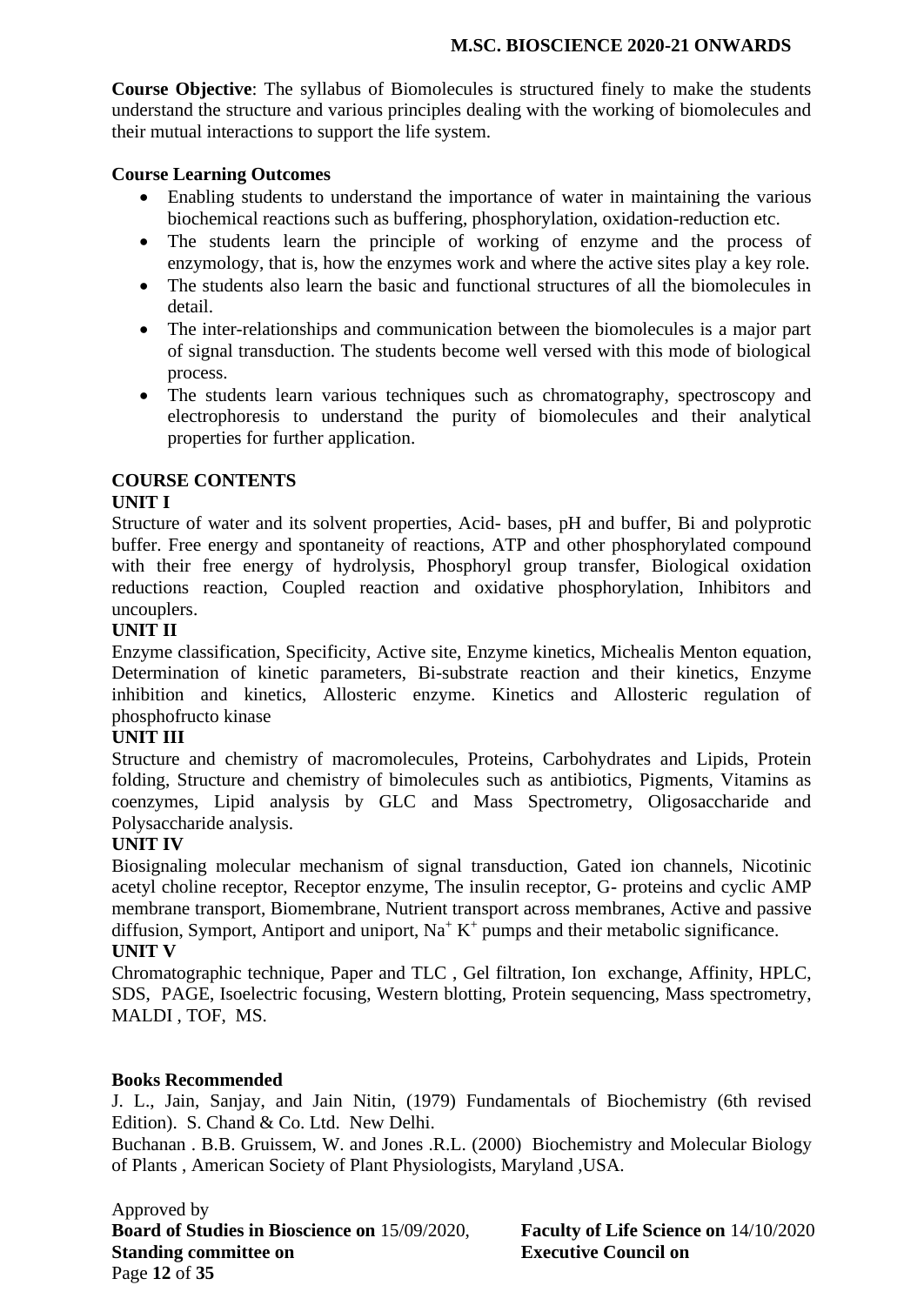Albert L. lehninger, Davis L. Nelson, Michael M. Cox. (2004) Lehninger Principles of Biochemistry.

Lea P.J. and Leegood ,R.C. (1999) Plant Biochemistry and Molecular Biology (2 nd Edition ) John Wiley and Sons. Chichester, England

Berg Jeremy, Tymoczko John, Stryer Lubert (2001) Biochemistry 4th Ed, W. H. Freeman, New York.

Conn Eric, Stumpf Paul K., Bruuening George, Doi Roy H., (1987) Outlines of Biochemistry 5th Ed , John Wiley and Sons, New Delhi.

Dawes Edwin A. (1972) Quantitative Problems in Biochemistry, Churchill Livingston, Edinburgh.

Hall D. D. and Rao K. K. (1996) Photosynthesis 5th Ed., Cambridge University Press. 5. Mandelstam Joel and McQuillen Kenneth (1976) Biochemistry of Bacterial Growth, Blackwell Scientific Publication London.

Metzler David E. (2001) Biochemistry: The chemical Reactions of Living Cells, Volume 1&2, Academic Press California.

Moat Albert G. and Foster John W. (1988) Microbial Physiology 2nd Ed. John Wiley and Sons New York.

Nelson D. L. and Cox M. M. (2005) Lehninger's Principles of Biochemistry, Fourth edition, W. H. Freeman & Co. New York.

Palmer Trevor (2001) Enzymes: Biochemistry, Biotechnology and Clinical chemistry, Horwood Pub. Co. Chinchester, England.

Segel Irvin H. (1997) Biochemical Calculations 2nd Ed., John Wiley and Sons, New York.

Voet Donald and Voet Judith G. (1995) Biochemistry, 2nd Ed.. John Wiley and sons New York.

White Abraham, Handler Philip, Smith Emil, Hill Rober, Lehman J. (1983) Principles of Biochemistry, Edition 6, Tata Mc-Graw Hill Companies, Inc.

White David (2000) Physiology and Biochemistry of Prokaryotes. 2nd Ed. Oxford University Press, New York.

Zubay Geoffrey (1998) Biochemistry, 4th Ed., W. C. Brown, New York.

### **Suggested list of practicals (Course Code** BSE101**)**

- 1. To study working of weighing balance.
- 2. To study the working of pH meter.
- 3. To determine the pKa value of acetic acid by pH titration method.
- 4. Preparation of acetate buffer at pH=5.
- 5. Prepare Phosphate buffer at pH=8.
- 6. To prepare tris buffer at pH=9.
- 7. Estimation of protein by Lowry method.
- 8. Chromatographic separation by paper and thin layer Chromatography.
- 9. To determine pKa value of glycine.
- 10. Determine the absorption maxima of Potassium dichromate.
- 11. To prove the validity of Beer-Lambert's law.
- 12. Qualitative assessment of carbohydrate.
- 13. Qualitative assessment of lipids.
- 14. Qualitative assessment of proteins.
- 15. To prepare standard curve of glucose by anthrone method.
- 16. To determine the Km and Vmax of amylase enzymes.
- 17. To study the effect of substrate concentration on enzyme activity.
- 18. To study the effect of temperature on enzyme activity.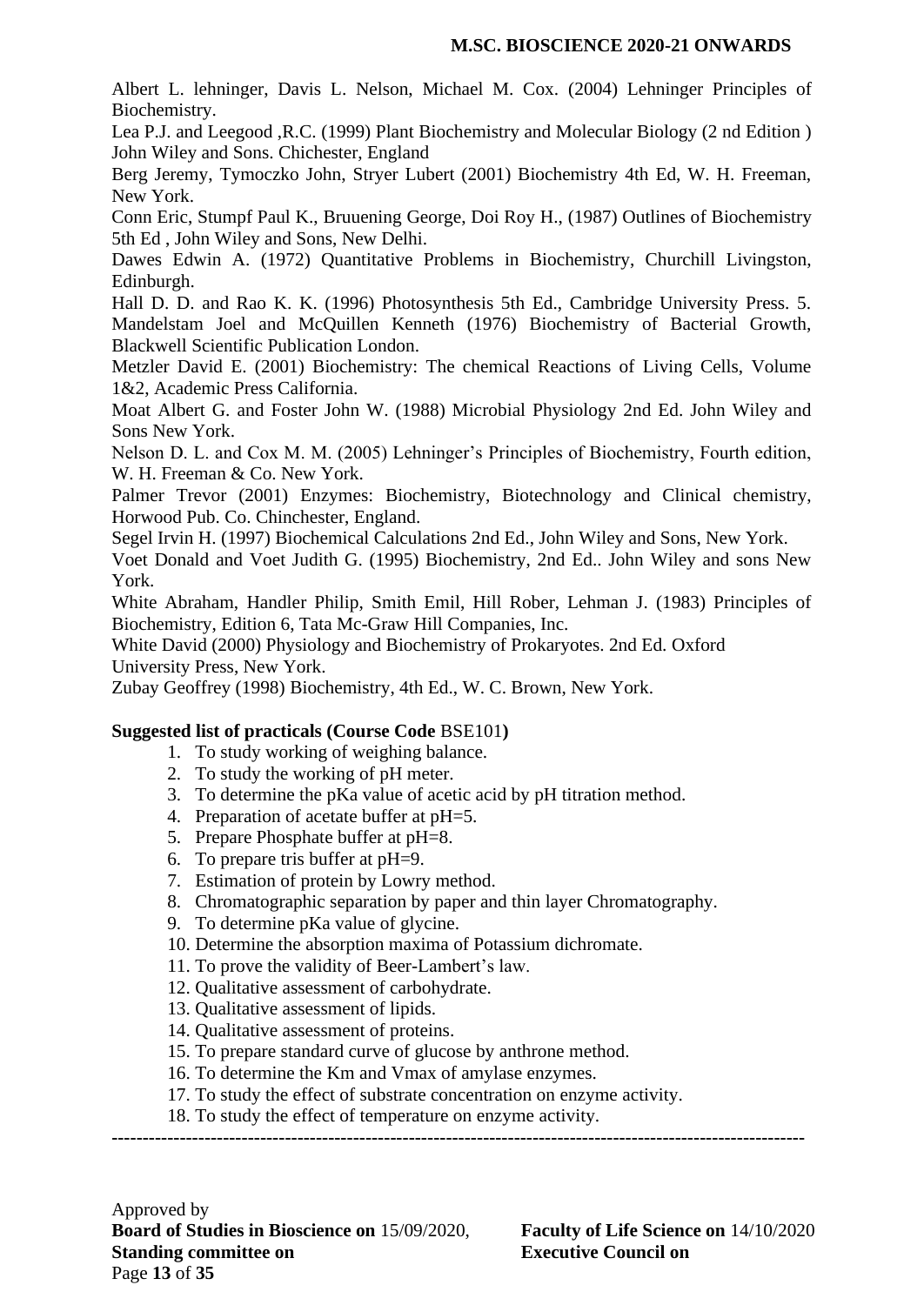#### **COURSE CODE BSE102: BIOENERGETICS AND INTERMEDIARY METABOLISM (COURSE CREDITS = 03)**

**Course objectives** – Learners obtain the knowledge about the bioenergetics and intermediary metabolism within the living system for production of energy in form of ATP and different biomolecules, participate in different metabolic pathway.

#### **Course learning outcomes –**

- **CO1:** Learners will understand the concepts of bioenergetics, mitochondrial respiratory chain, cytochromes characterization and Oxidative phosphorylation.
- **CO2:** Students will get huge knowledge of cell transport systems, influx and efflux mechanisms, symport, antiport, uniport,
- **CO3:** Students will learn about the carbohydrate metabolism; glycolysis, TCA cycle, energy generation, energy rich bonds, biosynthesis of sugars, HMP shunt and alternate pathways.
- **CO4:** Students will learn about lipid metabolisms; fatty acid synthesis and oxidation, triglycerol, steroids and terpenes.
- **CO5:** Students will understand about the amino acid and nucleic acid biosynthesis, degradation, regulation, urea cycle, inhibitors and inborn error metabolism.

### **COURSE CONTENTS**

#### **UNIT I**

Bioenergetics: energy transformation, biological oxidations, oxygenases, hydroxylases, dehydrogenases and energy transducing membranes; free energy changes and redox potentials, phosphate potential, ion and proton electrochemical potentials, membrane potentials, chemo-osmotic theory; ion transport across energy transducing membranes, influx and efflux mechanisms, transport and distribution of cations, anions and ionophores. Uniport, antiport and symport mechanisms, shuttle systems.

### **UNIT- II**

The mitochondrial respiratory chain, order and organization of carriers, proton gradient, iron sulphur proteins, cytochromes and their characterization; the Q cycle and the stoichiometry of proton extrusion and uptake. Oxidative phosphorylation, uncouplers and inhibitors of energy transfer. Fractionation and reconstitution of respiratory chain complexes. ATP synthetase complex, microsomal electron transport.

### **UNIT- III**

Carbohydrates: glycolysis, citric acid cycle- its function in energy generation and biosynthesis of energy rich bonds, pentose phosphate pathway, alternate pathways of carbohydrate metabolism, gluconeogensis, inter-conversions of sugars, biosynthesis of glycogen, starch and oligosaccharides.

#### **UNIT- IV**

Lipids: fatty acid biosynthesis: acetyl CoA carboxylase, fatty acid synthase; fatty acid oxidation: α, β, oxidation and lipoxidation; lipid biosynthesis: of triacylglycerols, phosphoglycerides and sphingolipids, biosynthetic pathways for terpenes and steroids.

# **UNIT- V**

Amino acids and nucleic acids: biosynthesis and degradation of amino acids and their regulation, specific aspects of amino acid metabolism, urea cycle and its regulation, in-born errors of amino acid metabolism; Nucleic acids: degradation of purines and pyrimidines, regulation of purine and pyrimidine biosynthesis, structure and regulation of ribonucleotide biosynthesis, biosynthesis of ribonucleotides, deoxyribonucleotides and polynucleotides, inhibitors of nucleic acid biosynthesis.

#### **Books recommended**

Approved by **Board of Studies in Bioscience on** 15/09/2020, **Faculty of Life Science on** 14/10/2020 **Standing committee on Executive Council on** Page **14** of **35**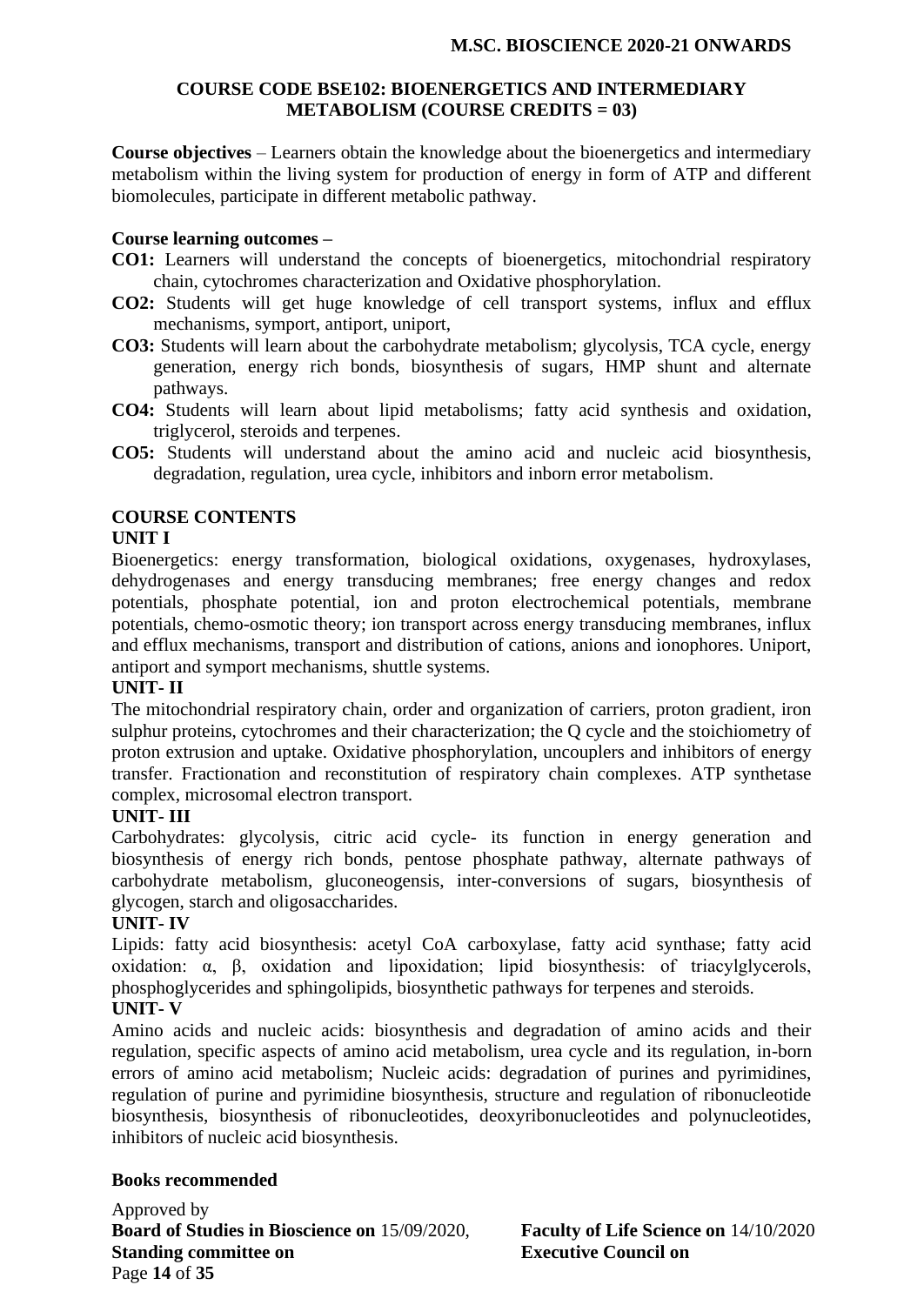M.M. Cox and D.L. Nelson (2008) Lehninger Principals of Biochemistry W.H. Freeman & Company

[Otto Hoffmann-Ostenhof](https://www.google.co.in/search?tbo=p&tbm=bks&q=inauthor:%22Otto+Hoffmann-Ostenhof%22&source=gbs_metadata_r&cad=5) (2008) Intermediary metabolism; *Van Nostrand Reinhold (USA)*.

[P.H. Clarke](http://www.amazon.com/s/ref=dp_byline_sr_book_1?ie=UTF8&text=P.H.+Clarke&search-alias=books&field-author=P.H.+Clarke&sort=relevancerank) (1978) Intermediary metabolism; *John Wiley & Sons Ltd Hoboken, New Jersey (United States).*

[Alexander Lowen](https://www.google.co.in/search?tbo=p&tbm=bks&q=inauthor:%22Alexander+Lowen%22) (1994) Bioenergetics; *Penguin/Arkana Books USA*.

David [G. Nicholls](http://www.amazon.com/David-G.-Nicholls/e/B001HD3ED4/ref=dp_byline_cont_book_1) and [Stuart Ferguson](http://www.amazon.com/s/ref=dp_byline_sr_book_2?ie=UTF8&text=Stuart+Ferguson&search-alias=books&field-author=Stuart+Ferguson&sort=relevancerank) (2013) Bioenergetics; *Academic Press Elsevier United States*.

#### **Suggested list of practicals (Course Code** BSE102**)**

- 1. 1. To prepare acetate buffer of pH4.7.
- 2. To perform carbohydrate tests of manosaccharides, polysaccharides, disaccharides.
- 3. To determine protein of unknown sample by Lowry method.
- 4. To perform the detection of lipid in the given sample

# **----------------------------------------------------------------------------------------------------------------**

#### **COURSE CODE – BSS101: SKILL DEVELOPMENT MODULES 1 (COURSE CREDITS = 02) PERSONALITY DEVELOPMENT- MODULE- 1 (Semester-1) Hrs.-30**

| S.             | <b>Subject</b>                              | <b>Classroom Activity</b>   | Hrs.           |
|----------------|---------------------------------------------|-----------------------------|----------------|
| No.            |                                             |                             |                |
| 01             | Orientation, Personality Development        | Worksheet                   | $\mathbf{1}$   |
| 02             | Role and Impact of Personality              | Group Activity              | $\mathbf{1}$   |
| 03             | Pre Self-Assessment (Psychometric Analysis) | <b>PDP</b> Assessment Sheet | $\overline{2}$ |
| 04             | Listening and Caring                        | Group Activity              | $\mathbf{1}$   |
| 0 <sub>5</sub> | The Art of Communication                    | Worksheet                   | $\mathbf{1}$   |
| 06             | Different level of Effective Communication  | Worksheet                   | $\mathbf{1}$   |
| 07             | Professional Communication P-A-C            | Worksheet                   | $\mathbf{1}$   |
| 08             | Rules of Professional Communication         | Group Activity              | $\mathbf{1}$   |
| 09             | Body Language - 1                           | Worksheet                   | $\mathbf{1}$   |
| 10             | Language Lab                                | Worksheet                   | $\mathbf{1}$   |
| 11             | Thought Process - 1                         | Worksheet                   | $\mathbf{1}$   |
| 12             | Interpersonal Skills                        | Worksheet                   | $\mathbf{1}$   |
| 13             | Observation & Imagination Power             | Group activity              | $\mathbf{1}$   |
| 14             | Creativity                                  | Group Activity              | $\mathbf{1}$   |
| 15             | Extempore - 1                               | Group activity              | $\mathbf{1}$   |
| 16             | Extempore - 2                               | Group Activity              | $\mathbf{1}$   |
| 17             | <b>Presentation Skills</b>                  | Worksheet                   | $\overline{2}$ |
| 18             | How to Draw the Attention of Audience       | Worksheet                   | $\mathbf{1}$   |
| 19             | <b>Steps of Effective Presentation</b>      | Worksheet                   | $\mathbf{1}$   |
| 20             | <b>Prioritizing Matrix</b>                  | Worksheet                   | $\mathbf{1}$   |
| 21             | Leadership Quality                          | Group activity              | $\mathbf{1}$   |
| 22             | <b>SWOT Analysis</b>                        | Worksheet                   | $\mathbf{1}$   |
| 23             | <b>Interview Skills</b>                     | Lecture                     | $\overline{2}$ |
| 24             | Group Discussion                            | Group Activity              | $\overline{2}$ |
| 25             | <b>Resume Preparation</b>                   | Group Activity              | $\mathbf{1}$   |
|                |                                             |                             |                |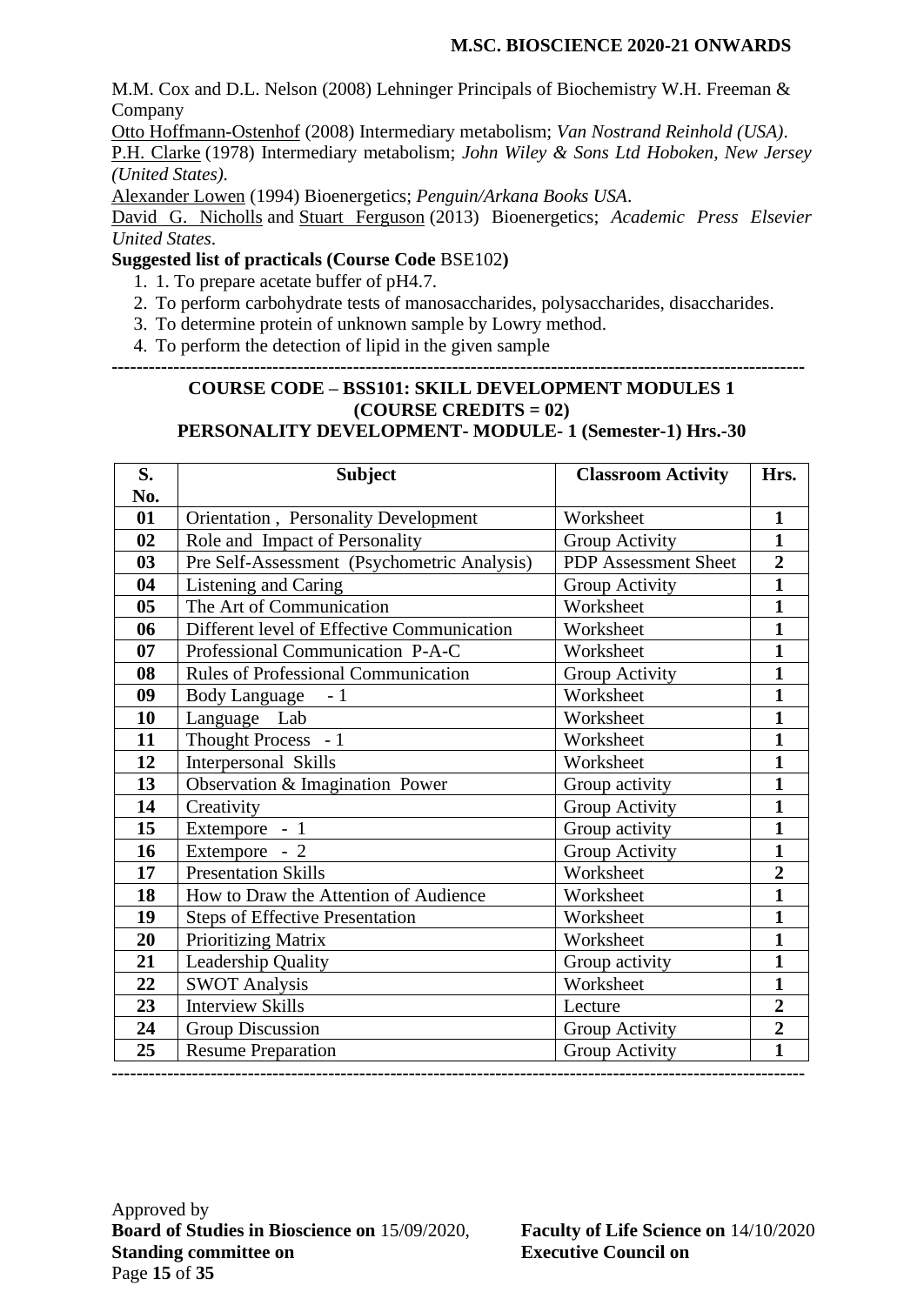# **SECOND - SEMESTER COURSE CODE BSC201: TAXONOMY OF ANGIOSPERMS (COURSE CREDITS = 03)**

#### **Course Objectives:**

The course aims to empower the learners with the knowledge of the terms, theories, conventional and modern methods and practices of taxonomy of flowering plants, focusing on the local plant species. It also aims to create awareness about the plants used by tribals of MP.

#### **Course Learning Outcomes:**

- **CO1**: Understanding principles of biodiversity and its conservation. Gaining insight into the rules of nomenclature, adaptive features of ICBN and different classification systems.
- **CO2:** Learning and applying different techniques of identification, documentation of plants and role of computer in database identification. They will know how to prepare herbarium and use of keys to identify floras.
- **CO3:** Knowledge of modern taxonomy and its application in taxonomic evidences from anatomy, embryology palynology, cytology, secondary metabolites. Understanding numerical taxonomy OUT's coding.
- **CO4:** Empowers student to recognize, collect and compare the plants of the given fourteen angiosperm families. Learners will be able to describe the plant specimen with taxonomical terms, floral formula and diagrams.
- **CO5**: Acknowledge the economic uses of plants in modern society. An increased awareness and appreciation of plants & plant products encountered used by tribes of MP. Knowledge of important families of useful plants, the parts used and active biomolecules present in medicinal plants.

### **COURSE CONTENTS**

#### **UNIT I**

Principles of Biodiversity & its conservation, Concept of systematic, Identification & nomenclature with special reference to International code of Botanical nomenclature. Taxonomic Category species, Genus & family, Angiosperm classification systems (Bentham & Hooker & Hutchinson).

### **UNIT II**

Herbarium, Herbarium Techniques, Role of botanical gardens, Documentation (Floras, Monographs, Journals, Manuals, Abstracts, Indices & Dictionaries), Keys for identification of plants single access and multi-access, Role of computers and Database in identification.

#### **UNIT III**

Modern Taxonomy, Supportive evidence from Anatomy, Embryology, Palynology, Cytology, Phytochemistry including secondary metabolites, Numerical Taxonomy OUT'S coding, Cladistics.

#### **UNIT IV**

Comparative study of Angiosperm families, Rannunculaceae & Magnoliaceae, Papaveraceae & Capparidaceae, Oxalidaceae & Meliaceae, Combretaceae & Lytheraceae Rubiaceae & Asteraceae, Convolvulaceae & Lamiaceae, Gramineae & Orchidaceae.

#### **UNIT V**

Importance and nature of plants & their products, Industrial plants, Shisham (*Dalbergia sisoo*), Sagon (*Tectona grandis*), Rubber plant (*Ficus elastica*) Cotton plants (*Gossypium hirsutum*), Semal (*Bombex ceiba*), Flax (*Glycine max*), Kattha (*Acacia catechu*), Neel (*Indigofera tinctoria*), Sindoor (*Melilotus alba*).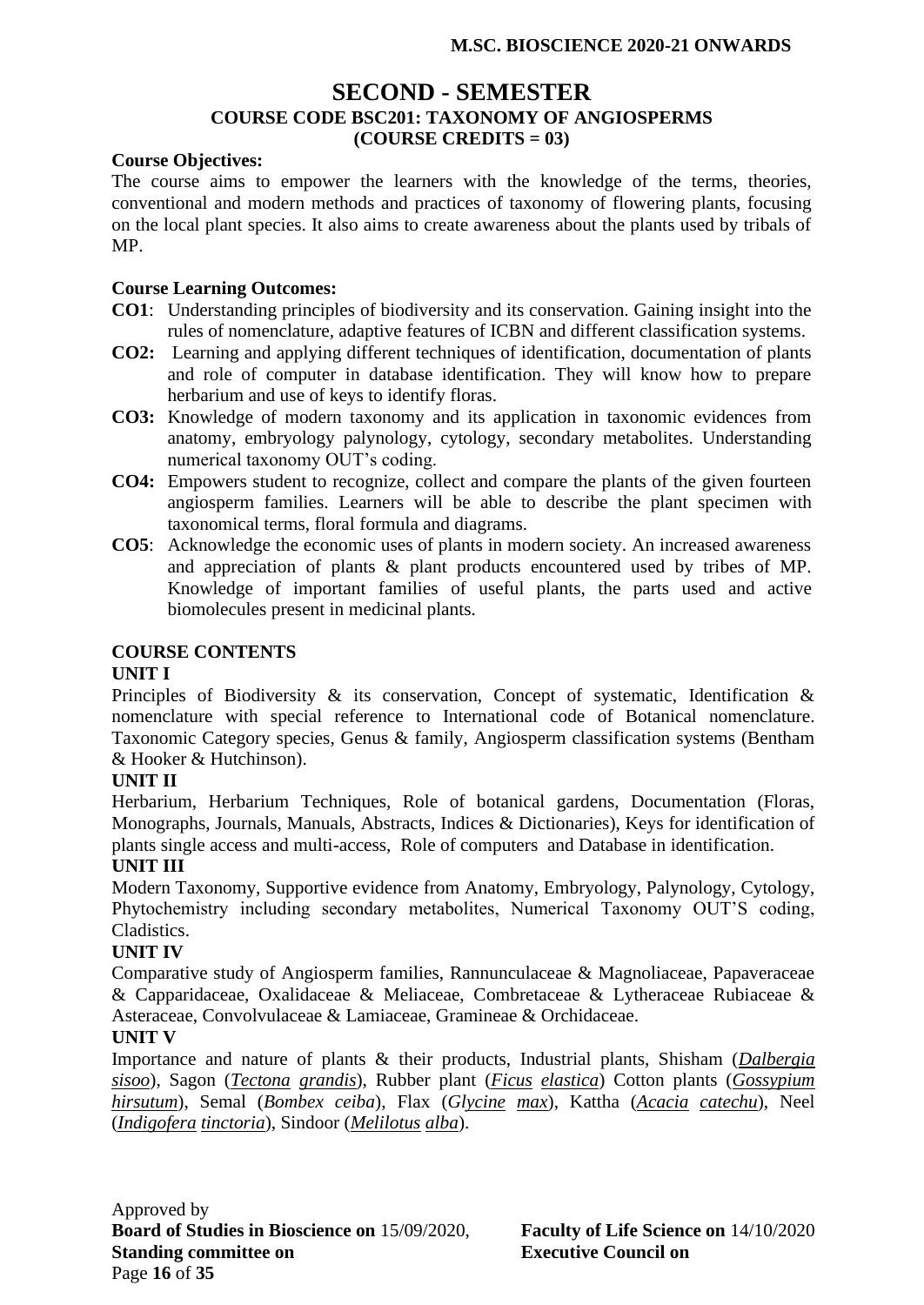Drug Plants, Ashwagandha (*Withania somnifera*), Sarpgandha (*Rauwolfia serpentina*), Adhusa (*Adhatoda vasica*), Amla (*Emblica officinalis*), Neem (*Azadirachta indica*), Punarnava (*Boerhaavia diffusa*) safed musli.

Food Plants, Wheat (*Triticum aestivum*), Rice (*Orriza sativa*), Maize (*Zea mays*), Arhar (*Cajanus cajan*), Chana (*Cicer aurientinum*), Onion ( *Allium cepa*) Clove (*Piper longum*) Turmeric (*Curcuma domestica*), Mustard (*Brassica compestris*), Groundnut (*Arachis hypogea*).

Ethnobotany, Plants used by tribals of M.P., Sitaphal, Champa, Bel, Ber, Sal, Achar, Palash, Kachnar, Siris, Arjun, Harra, Bahera, Mehndi, Mahua, Tendu, Latjira, Gular, Anar, Datura.

### **Books recommended**

- Davis P. R. and Heywood V. M. (1973) Principles of Angiosperm Taxonomy.
- Eames A. I. (1961) Morphology of Angiosperms.
- Naik V. N. (1984) Taxonomy of Angiosperms.

**----------------------------------------------------------------------------------------------------------------**

### **COURSE CODE BSC202: BIOSTATISTICS AND COMPUTER APPLICATIONS (COURSE CREDITS = 03)**

#### **Course Objectives:**

The course aims to empower the learners with tools and techniques in collection, collation, summarization and interpretation of data along with various experimental designs and bioinformatics.

#### **Course Learning Outcomes:**

- CO1: Proficiency of students in various techniques of collection, collation, summarization and presentation of data. They could learn basic concepts of probability and probability distribution functions along with applications.
- CO2: Understanding and applications of descriptive and inferential statistics enabling students to use tests of significance in biological data.
- CO3: Can apply Analysis of Variance tools and different experimental designs to biological experiments, enabling them to minimize experimental and sampling errors.
- CO4: Understands concepts of correlation and regression tools and techniques, attempts extrapolation and simulation of biological processes.
- CO5: Empowers students to utilize software packages in digital analysis and processing of biological data. Integrate informatics with biology through data submission protocols, sequence alignment and searches, annotations and possible applications in human health and welfare.

### **COURSE CONTENTS**

### **UNIT I**

Importance and scope of statistics in experimentation, Measure of central tendency arithmetic, Geometric and harmonic means, Measure of dispersion variance, Standard deviation, Coefficient of variation, Confidence limits of population mean.

#### **UNIT II**

Elements of probability**,** Statistical and Mathematical definitions, Probability distribution function: Normal, Binomial and Poisson distribution.

#### **UNIT III**

Tests of significance, Hypothesis and errors, 't' test, Population mean equals a specified value, Test of the equality of two means ( Independent samples & Equal variances), Test of

Approved by **Board of Studies in Bioscience on** 15/09/2020, **Faculty of Life Science on** 14/10/2020 **Standing committee on Executive Council on** Page **17** of **35**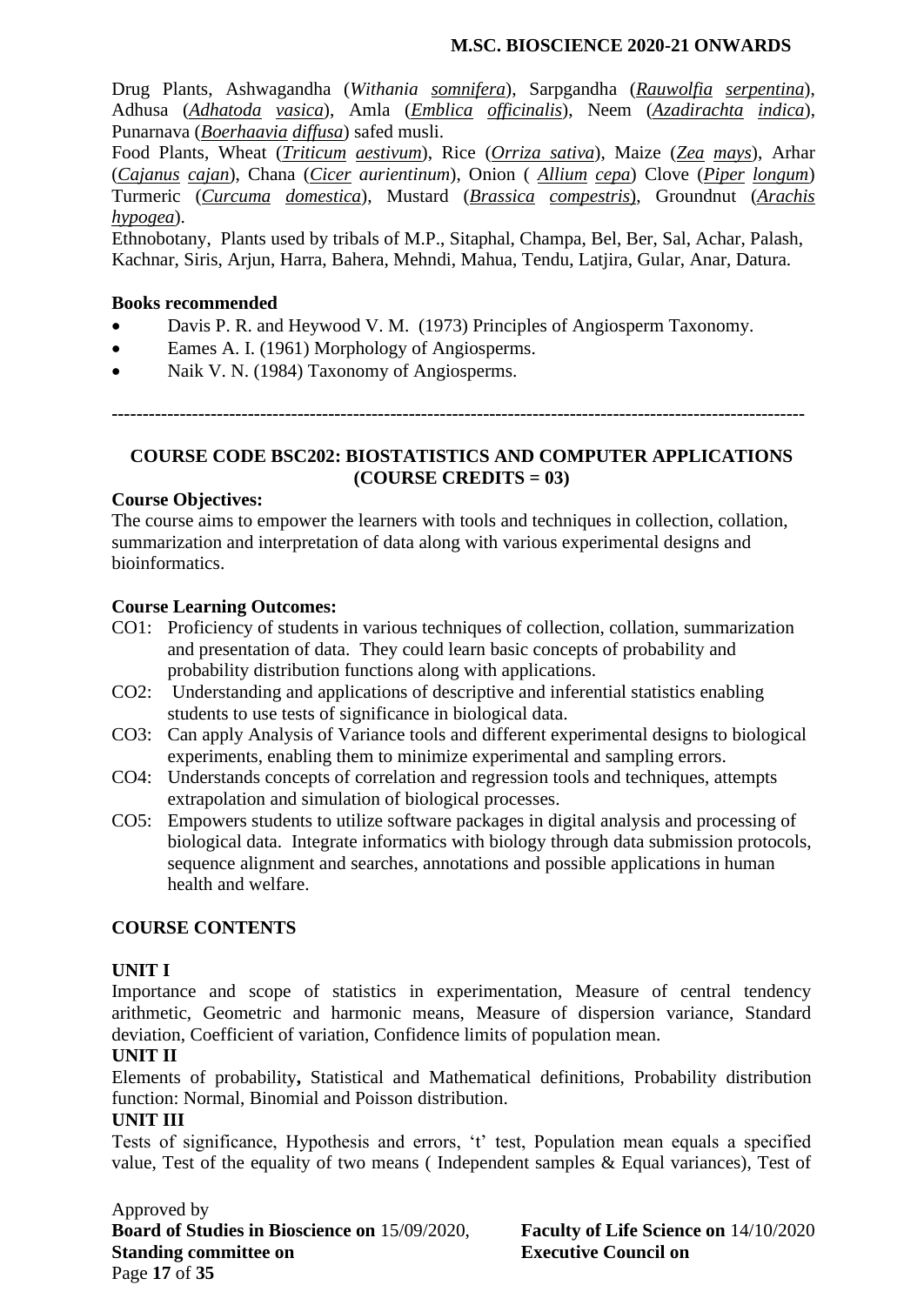the equality of two means ( Paired samples), 'F'- test, One way analysis of variance ( Sample sizes, Equal and Unequal).

### **UNIT IV**

Chi-square statistics**,** Test of goodness of fit and test of independence of factors, Simple correlation coefficient, Significance tests, linear regression equation and diagram regression coefficient, Standard error, Significance tests.

#### **UNIT V**

History and development of computers, Hierarchy of computers, Computer hardware components and functional structures, Computers software: system and application software.

#### **Books recommended**

• B. L. Agarawal, Text Book of Biostatistics.

**----------------------------------------------------------------------------------------------------------------**

#### **COURSE CODE BSC203: PRACTICAL BASED ON COURSE CODE BSC201 & BSC202 (COURSE CREDITS = 04)**

#### **Suggested list of practicals (Course Code BSC201)**

1. List of Families

Rananculaceae – *Delphinium ajacis* Asclepidiaceae – *Calotropis procera* (Aak) Papaveraceae – *Argemone maxican* Orchidaceae – *Zeuxine stratecemitica* Rubiaceae – *Ixora coccinea* (Rukmani) Lamiaceae – *Ocimum sanctum* (tulsi) Poaceae (Gramineae) – *Triticum aestivum* Asteraceae (Compositeae) – *Helianthus annus* Combretaceae – *Quinsqualis indica* Magnoliaceae – *Michelia champaca Linn*. Convolvulaceae – *Convolvulus microphyllus* Capparidaceae – *Cleome gynandra* (Hut-hul) Meliaceae – *Azadirachta indica* (Neem)

2. Plant of ethnomedicinal importance –

Arjun (*Terminalia arjuna*) Harra (*Terminalia chebula*) Clove (*Syzygium aromatium*) Mehndi (*Lawsonia inermis*) Neem (*Azadirachta indica*) Amla (*Emblica officinalis*) Onion (*Allium cepa*) Ashwagandha (*Withania somnifera*) Sarpagandha (*Rauvolfia serpentina*) Bahera (*Terminalia bellerica*)

### **Suggested list of practicals (Course Code BSC202)**

- 1. To find the pH of the various sample of soil by pH meter.
- 2. To determine the presence of carbonate in different soil mixtures.
- 3. To determine the presence of phosphate in soil and water sample.
- 4. To determine the presence of nitrate in mixture sample.
- 5. To determine the presence of nitrate in mixture sample.

Approved by **Board of Studies in Bioscience on** 15/09/2020, **Faculty of Life Science on** 14/10/2020 **Standing committee on Executive Council on** Page **18** of **35**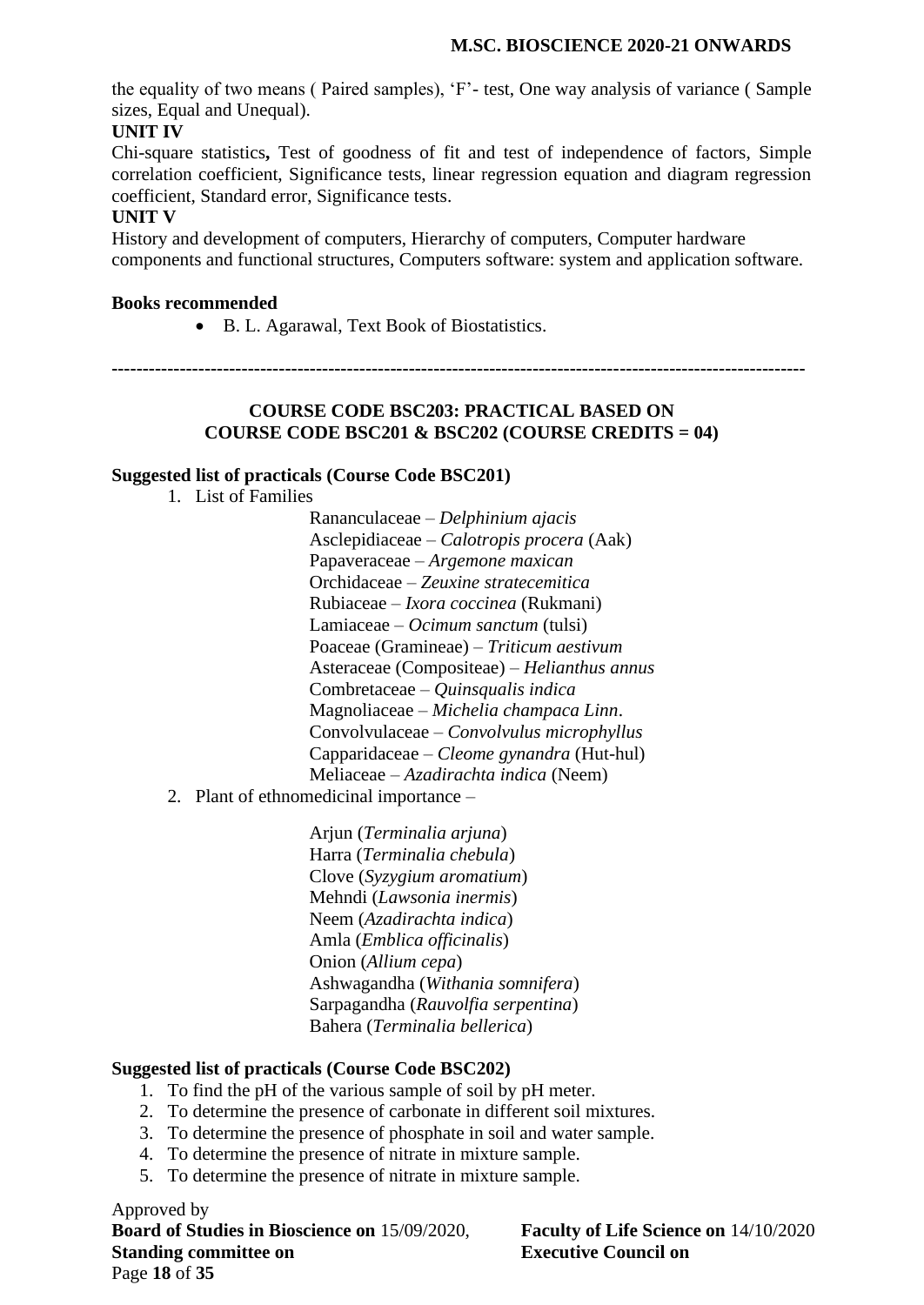- 6. To determine frequency, density and abundance of herbaceous species from local garden.
- 7. To determine the biomass of plant vegetation.
- 8. To determine leaf area, dry weight and moisture content of few species of plant from grassland.

# **COURSE CODE BSC204: PRACTICAL BASED ON COURSE CODE BSE201 / BSE202 / BSE203 ANY TWO (COURSE CREDITS = 04)**

**----------------------------------------------------------------------------------------------------------------**

### **LIST OF ELECTIVE PAPERS**

### **COURSE CODE BSE201: BIOLOGY OF THE IMMUNE SYSTEM (COURSE CREDITS =03)**

**Course Objectives**: The objective of this course is to understand the various components of the host immune system, their structure and organization, and functions to serve as the defense system of the body. It would also make the students understand the operational mechanisms which underlie the host defense system, allergy and organ transplantation.

**Course Learning Outcomes**: Upon successful completion of the course, the student:

- Will be able to understand the fundamental bases of immune system and immune response .
- Will be able to gather information about the structure and organization of various components of the immune system .
- Will be able to understand the genetic organization of the genes meant for expression of immune cell receptors and the bases of the generation of their diversity.
- Will be able to understand the operation and the mechanisms which underlie the immune response .
- Will be able to apply the knowledge gained to understand the phenomena like host defense, hypersensitivity (allergy), organ transplantation and certain immunological diseases

### **COURSE CONTENTS**

### **UNIT-I**

Introduction: phylogeny of immune system, innate and acquired immunity, clonal nature of immune response; organization and structure of lymphoid organs, nature and biology of antigens and super antigens.

### **UNIT-II**

Antibody structure and function; antigen-antibody interactions, major histocompatibility complex, BCR & TCR, generation of diversity, complement system.

# **UNIT-III**

Cells of the immune system; hematopoiesis and differentiation, lymphocyte trafficking. Blymphocytes, T-lymphocytes, macrophages, dendritic cells, natural killer and lymphokine activated killer cells, eosinophils, neutrophils and mast cells. Regulation of immune response: antigen processing and presentation, generation of humoral and cell mediated immune responses, activation of B-and T-lymphocytes, cytokines and their role in immune regulation; T-cell regulation, MHC restriction, immunological tolerance. **UNIT-IV**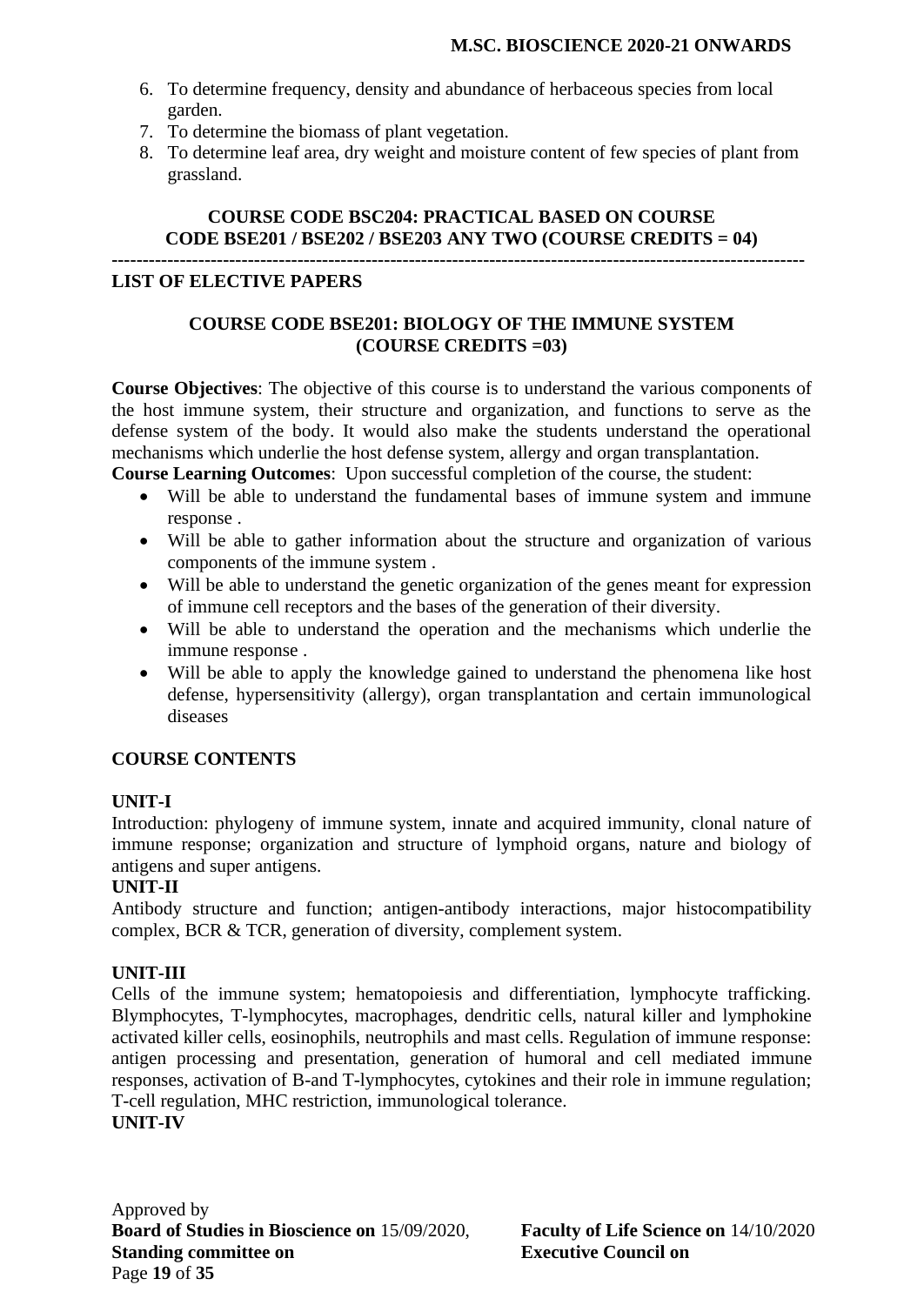Cell- mediated cytotoxicity; mechanism of T cell and NK cell mediated lysis; antibody dependent cell mediated cytotoxicity, macrophage mediated cytotoxicity; hypersensitivity autoimmunity, transplantation.

#### **UNIT- V**

Immunity to infectious agents (intracellular parasites, helminthes & viruses); tumor immunology; AIDS and other immunodeficiences, hybridoma technology and monoclonal antibodies.

#### **Recommended Books:**

1. Kuby immunology, 4th Edition, R.A. Goldsby, Thomas J.Kindt, Barbara, A.

Osbarne. (Freedom)

2. Immunology-A short Course, 4th Edition- Ell Benjamin, Richard Coico, Geoffrey Sunshine (Wiley-Liss).

3. Fundamentals of immunology, William Paul.

4. Immunology, Roitt and others.

#### **Suggested list of practicals (Course Code** BSE201**)**

- 1. To perform test for antibiotics sensitivity by disc method.
- 2. To determine the minimum inhibitory concentration of given antibiotics.
- 3. Preparation of blood smear.
- 4. To isolate serum from blood plasma.
- 5. To perform agglutination reaction to identification of blood group.

**----------------------------------------------------------------------------------------------------------------**

## **COURSE CODE BSE202: RESOURCE UTILIZATION AND CONSERVATION (COURSE CREDITS = 03)**

#### **Course Objectives:**

The course aims to empower the learners with knowledge pertaining to world biomes, resources, conservation, sustainable development, pollution and its management, and remote sensing in management of earth resources.

#### **Course Learning Outcomes:**

- **CO1:** Deep understanding of distribution, structure and function of various aquatic and terrestrial biomes.
- **CO2:** Learn definitions, types and utilities of biodiversity along with threats along their applications in management and sustainable development of resources from various biomes.
- **CO3:** Empowers students to apply in-situ and in-vitro techniques in conservation of aquatic and terrestrial resources in real time.
- **CO4:** Understands concepts of pollution of different environments and can monitor and treat pollution loads in artificial and natural ecosystems; and appreciate nuances of industrial, societal and urban pollutions.
- **CO5:** Gains insight knowledge about remote sensing of earth resources along with platforms, sensors and scanners, visual and digital interpretation of remotely sensed data.

#### **COURSE CONTENTS**

#### **UNIT – I**

Major Biomes of the world, Tropical rain & Seasonal Forests, Temperate rain & Seasonal forests, Boreal forests, Grasslands, Deserts, Aquatic Ecosystems wetlands, Lakes & Ponds Streams & Rivers, Marine & Estuarine habitats.

Approved by **Board of Studies in Bioscience on** 15/09/2020, **Faculty of Life Science on** 14/10/2020 **Standing committee on Executive Council on** Page **20** of **35**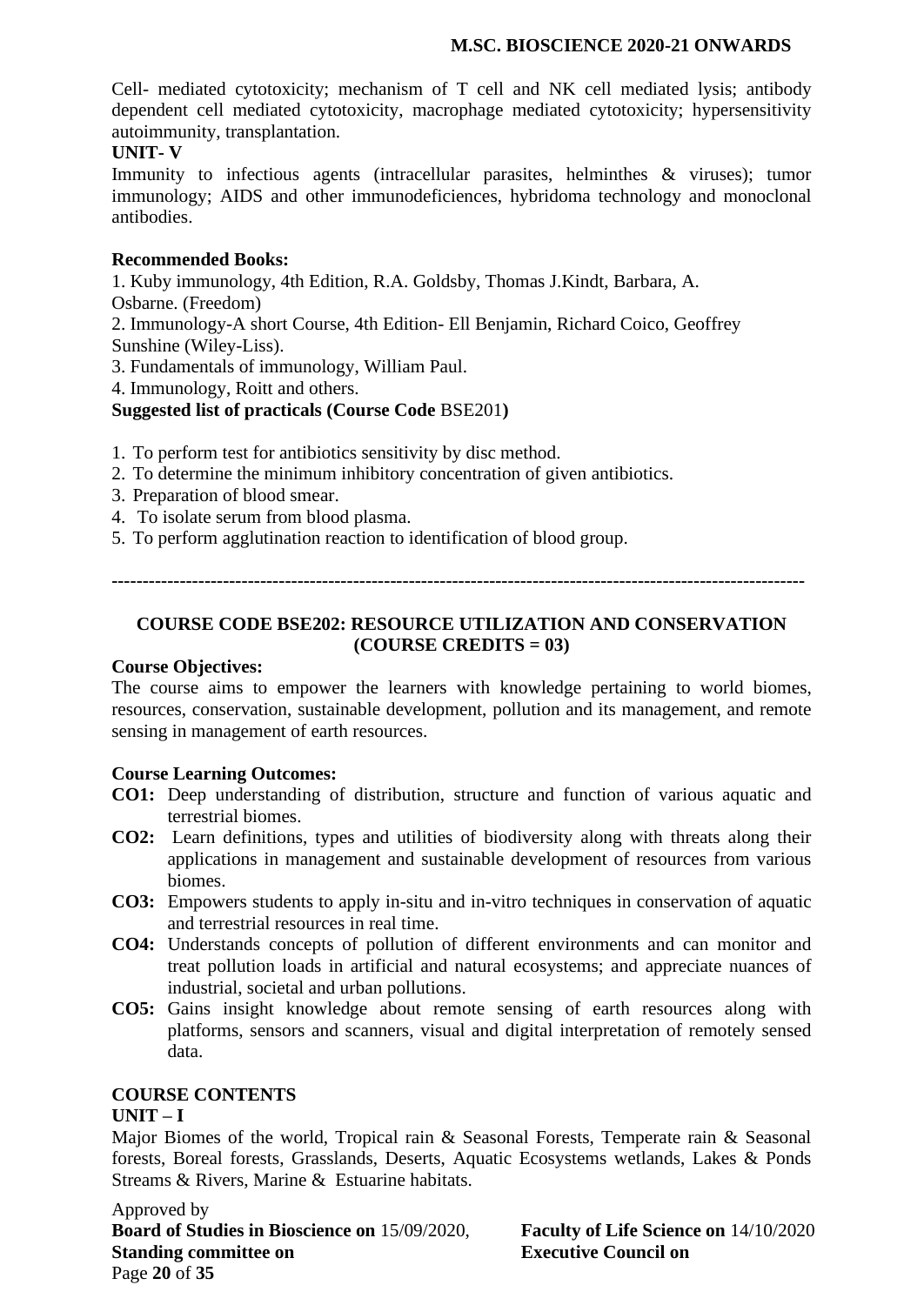### **UNIT – II**

Resource utilization**,** Status & Utilization of Biodiversity, Sustainable development resources from forest, Grassland and aquatic habitats, Food forage, Fodder, Timber & Non-wood forest products, Threats to quality & quantity of Resources due to overexploitation. Biodiversity in India: Status, Threats, Utility & Conservation; Indian Biodiversity ACT 2002 and Biodiversity Rules 2004.

### **UNIT –III**

Strategies for conservation of resources: Classifications of resources, Principles of conservation, *In-situ* conservation sanctuaries, National parks, Biosphere reserves for wildlife conservation, Habitat conservation practices of conservation for forests ranges, Soil and water.

### **UNIT – IV**

Air, Water and Soil pollution**,** Kinds, Sources, Quality parameters, Effects on structure & function of ecosystems, Management of pollution, Bioremediation, Climate changes sources, Trends & role of greenhouse gases, Effect of global warming on climate, Ecosystem processes & Biodiversity, Ozone layer & Ozone hole.

#### **UNIT – V**

Resource monitoring, Remote sensing concepts & Tools, Satellite remote sensing basics sensors, Visual & digital interpretation, EMR bands and their applications, Indian remote sensing program, Thematic mapping of resources, Application of remote sensing in Ecology &Forestry.

### **Books recommended**

- Chopra R. N. (1933) Indigenous Drugs of India.
- Hayes W. B. (1953) Fruit Growing in India.
- Atkinson E. T. (1980) Economic Botany of Himalayan Regions.

### **Suggested list of practicals: COURSE CODE** BSE202

### (**Resource Utilization and Conservation)**

- 9. To find the pH of the various sample of soil by pH meter.
- 10. To determine the presence of carbonate in different soil mixtures.
- 11. To determine the presence of phosphate in soil and water sample.
- 12. To determine the presence of nitrate in mixture sample.
- 13. To determine the presence of nitrite in mixture sample.
- 14. To determine frequency, density and abundance of herbaceous species from local garden.
- 15. To determine the biomass of plant vegetation.
- 16. To determine leaf area, dry weight and moisture content of few species of plant from grassland.

**----------------------------------------------------------------------------------------------------------------**

### **COURSE CODE BSE203: MICROBIAL METABOLISM (COURSE CREDITS = 03)**

**Course Objectives:** The course aims to empower the learners by the study of metabolic and biochemical processes within the microbial cell for their life.

### **Course Learning Outcomes:**

**CO1:** The student will able to get the huge knowledge about microbial growth, measurement, growth curve, types of growth and effect of environmental factors.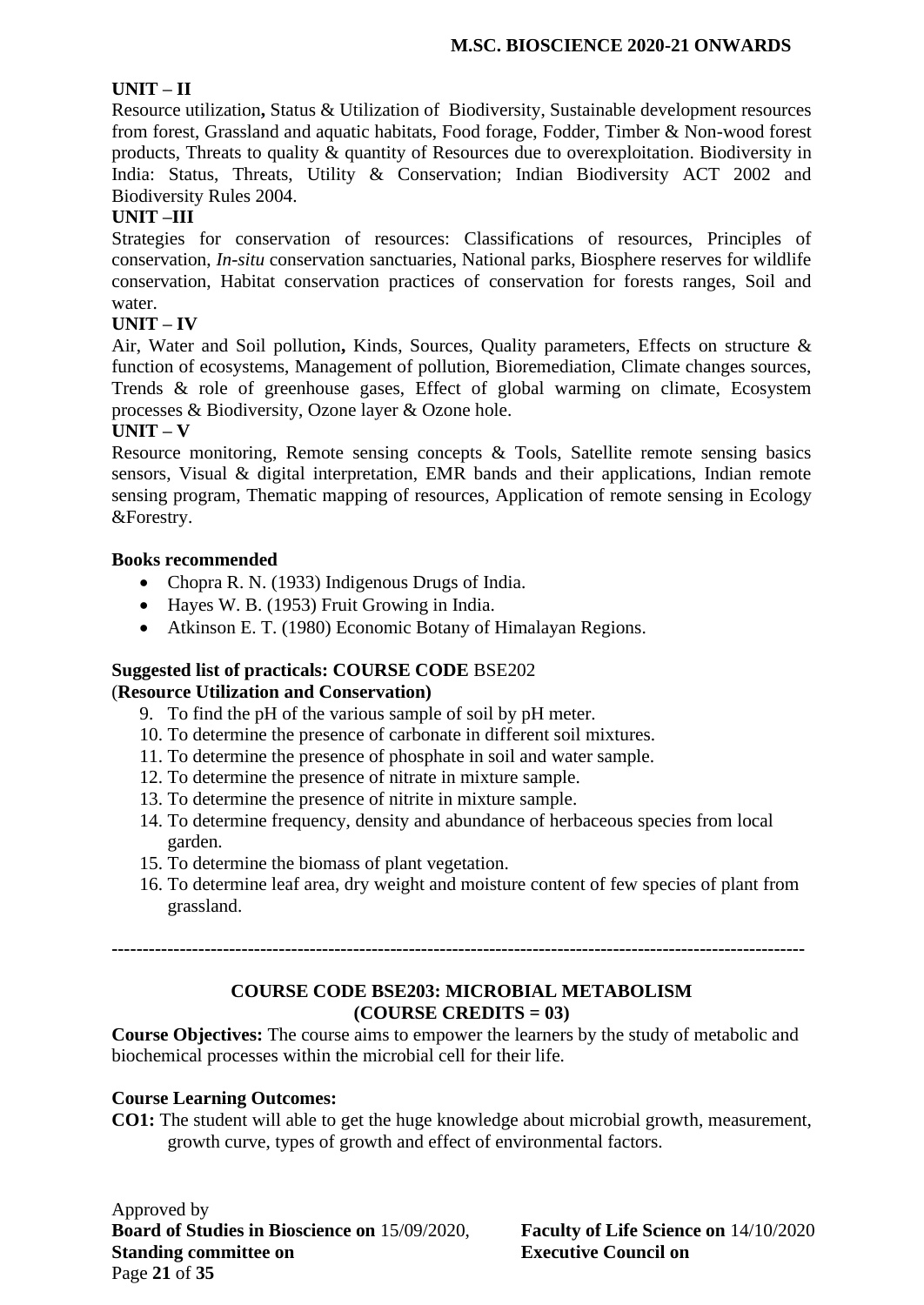- **CO2:** Students will understand the process of Chaemolithotrophy, Methanogenesis, photosynthetic and accessory pigments, oxygenic and anoxygenic photosynthesis, electron transport, generation of ATP and fixation of carbon dioxide.
- **CO3:**.Learners will gain the idea about respiratory metabolism EMP, ED, glyoxalate pathway, TCA cycle, phosphorylation, Pasteur Effect and fermentation.
- **CO4:** Student will know about assimilation of nitrogen, synthesis of major amino-acids, polyamines; peptidoglycan-biopolymers as cell components.
- **CO5:** Students will understand the microbial development, sporulation and morphogenesis and organization of microbes.

#### **COURSE CONTENTS**

#### **UNIT-I**

Microbial growth: mathematical expression of growth, growth measurement, efficient growth curve, synchronous growth and continuous culture, effect of environmental factors on microbial growth, nutrients diffusion, active transport, group translocation, solutes, temperature, oxygen relations.

#### **UNIT-II**

Chaemolithotrophy: Sulphur, iron, hydrogen, carbon monoxide, nitrogen oxidations. Methanogenesis, luminescence. Brief account of photosynthetic and accessory pigments chlorophyll, bacteriochlorophyll, carotenoids, oxygenic, anoxygenic photosynthesis. Electron transport- photoautotrophic generation of ATP, fixation of CO2- Calvin cycle, reverse TCA, carbohydrate anabolism.

#### **UNIT-III**

Respiratory metabolism: Embden Mayer Hoff pathway, Entner Doudroff pathway, glyoxalate pathway, Krebs cycle, oxidative and substrate level phosphorylation, Pasteur effect, fermentation of carbohydrates-homo and heterolactic fermentations. Synthesis of polysaccharides- gluconeogenesis and other pathways.

#### **UNIT-IV**

Assimilation of nitrogen: Dinitrogen - nitrate nitrogen-ammonia- denitrification, synthesis of major amino-acids, polyamines; peptidoglycan-biopolymers as cell components.

### **UNIT-V**

Microbial development, sporulation and morphogenesis, hyphae vs. yeast forms and their significance. Multicellular organization of selected microbes. Dormancy. Endosporestructure, properties and germination.

### **List of Recommended Books**

- 1. Doelle H.W. 1969. Bacterial Metabolism. Academic Press.
- 2. Gottschalk G. 1979. Bacterial Metabolism. Springer Verlag. Moat AG. 1979. Microbial Physiology. John Wiley & Sons.
- 3. Sokatch JR. 1969. Bacterial Physiology and Metabolism. Academic Press.
- 4. Moat A G., Foster J W., Spector M P. Microbial Physiology, 4th Ed: Wiley India Pvt Ltd 2009.

### **Suggested list of Practicals (Course CODE** BSE203**: Microbial Metabolism)**

- 1. Determination of Bacterial growth by turbidity measurements (spectrophotometric method).
- 2. Study of effect of temperature on growth of bacteria.
- 3. Study of effect of pH on growth of Bacteria.
- 4. Isolation of rhizobia from root nodules.
- 5. Slide culture technique for studying morphology and molds.

**----------------------------------------------------------------------------------------------------------------**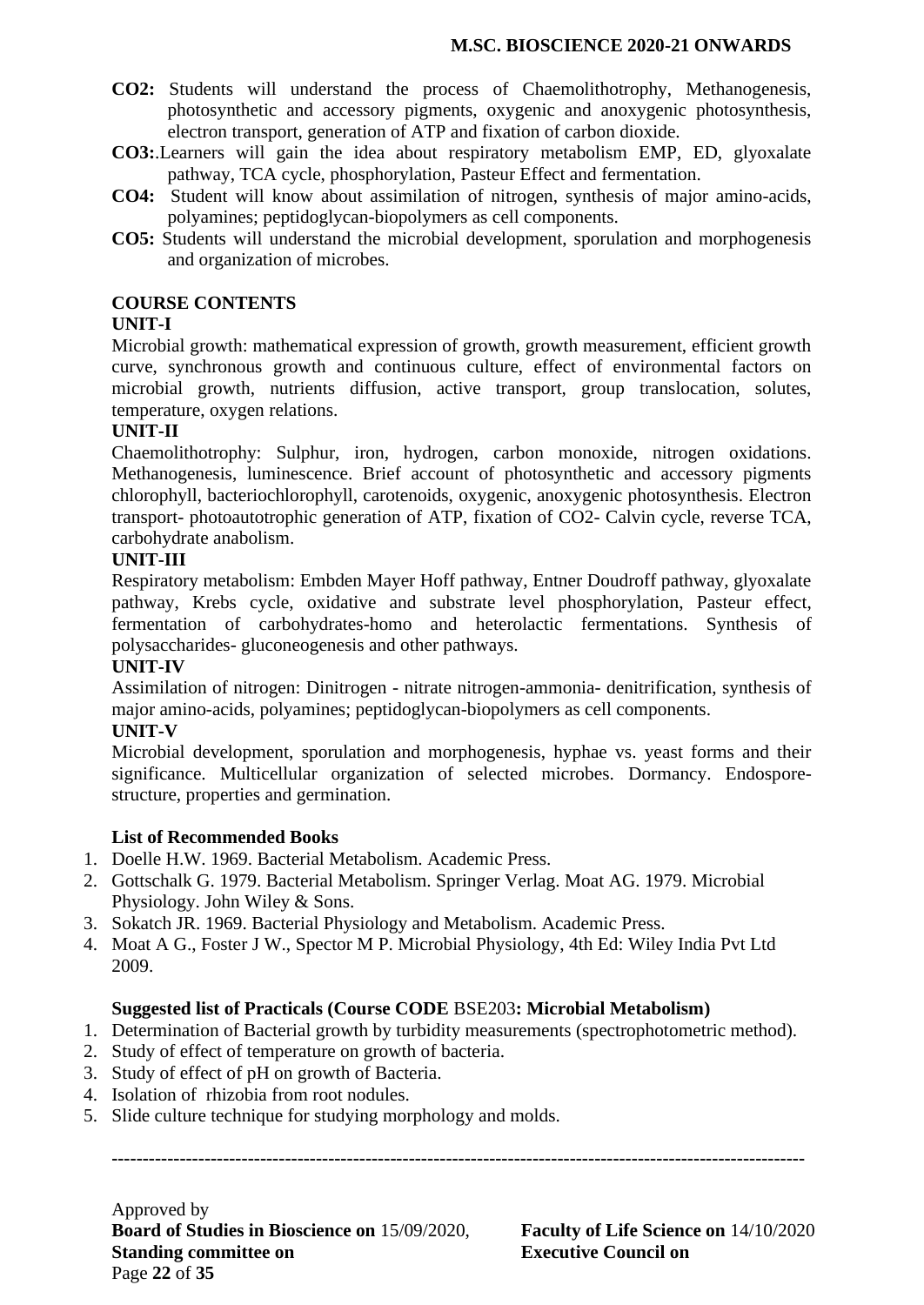#### **COURSE CODE BSS201: SKILL DEVELOPMENT MODULES 2 (COURSE CREDITS = 02) SOFT SKILLS DEVELOPMENT MODULE-2 (Semester- 2) Hrs. 30**

| S.             | <b>Subject</b>                               | <b>Classroom Activity</b>   | Hrs.           |
|----------------|----------------------------------------------|-----------------------------|----------------|
| No.            |                                              |                             |                |
| 01             | <b>Orientation</b> , Personality Development | Worksheet/lecture           | 02             |
| 02             | Role and Impact of Personality               | Group Activity/lecture      | 01             |
| 03             | Pre Self-Assessment (Psychometric Analysis)  | <b>PDP</b> Assessment Sheet | 02             |
| 04             | Importance of characteristics and Traits     | lecture/Group Activity      | 02             |
| 0 <sub>5</sub> | Empowerment of Internal and external traits  | lecture                     | 02             |
| 06             | Definition of Personality                    | Lecture                     | 02             |
| 07             | Power of Self                                | Lecture                     | 0 <sub>3</sub> |
| 08             | Path to Improve Personality                  | lecture/Group Activity      | 0 <sub>3</sub> |
| 09             | <b>Body Language</b><br>$-1$                 | Worksheet                   | 02             |
| 10             | Grooming Yourself                            | Lecture                     | 02             |
| 11             | IQ / EQ / MQ / SQ                            | lecture                     | 02             |
| 12             | Disposition of Body in various aspects       | Group Activity              | 0 <sub>3</sub> |
| 13             | Getting desired output                       | Group Activity              | 02             |
| 14             | Post Assessment of Personality               | Group Activity              | 02             |

**----------------------------------------------------------------------------------------------------------------**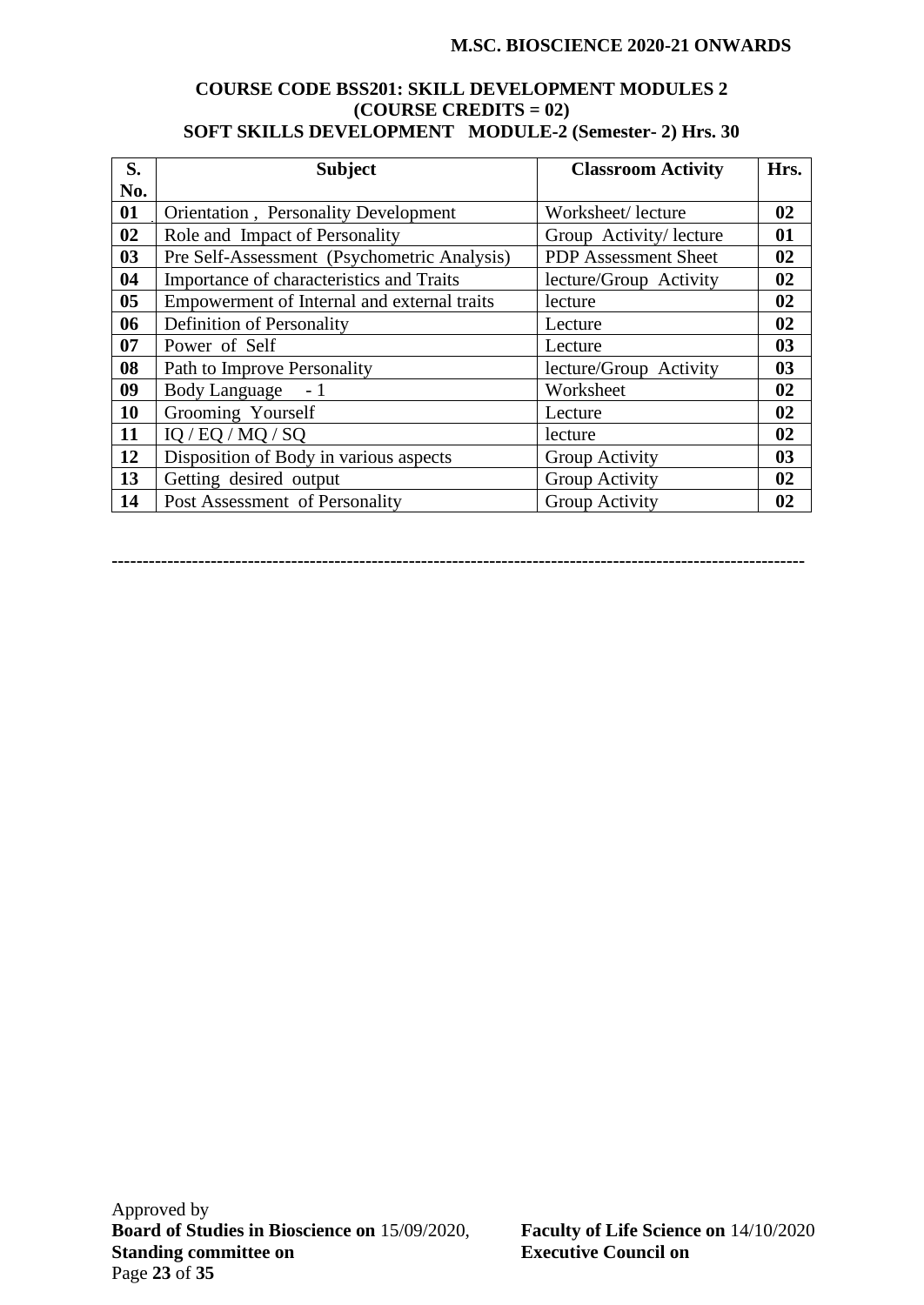# **THIRD SEMESTER COURSE CODE BSC301: PLANT PHYSIOLOGY (COURSE CREDITS = 03)**

#### **Course Objectives:**

The course aims to empower the learners with basic principles of plant functions such as mechanism of the transport of the water inorganic and organic substances, metabolism (photosynthesis and respiration), secondary products, plant hormones, cell and stress physiology, principles of growth & development.

#### **Course Learning Outcomes:**

- **CO1:** The student will able to get the huge knowledge about pathways of water through xylem and phloem. Know about the requirement of mineral nutrition for plant growth.
- **CO2:** Students will understand the process of Photosynthesis, Respiration and Nitrogen metabolism.
- **CO3:** Learners will gain the idea about Stress physiology Responses of plants to biotic and abiotic stresses, biological clock and the photoperiodism.
- **CO4:** Student will know about the Plant Growth hormones (Auxins, Gibberellins. Cytokinins, Ethylene), they understand the biosynthesis of phenolic acids, alkaloids.
- **CO5:** Demonstrate proficiency in the experimental techniques and methods to study the plant physiology.

#### **COURSE CONTENTS**

#### **UNIT I**

Mechanism of transport of water inorganic and organic substances, Source and sink relationship, Fundamentals of Enzymology, General aspects, Allosteric mechanism, Active sites, Michaelis Menten equation Cooperativity.

#### **UNIT II**

Photosynthesis in plants, Pigments, Photosystem I and II, Mechanism of quantum capture and energy transfer between photosystems, Reduction of  $CO<sub>2</sub>$ ,  $C<sub>3</sub>$ ,  $C<sub>4</sub>$  and CAM metabolism, photorespiration and its signification.

#### **UNIT III**

Overview of plant respiration, Glycolysis, TCA cycle, Electron transport and ATP synthesis, Pentose phosphate pathway, Glyoxylate cycle.

#### **UNIT IV**

Plant hormone, Mode of action of auxins, Gibberellins, Cytokinin, Ethylene, Abscissic acid, Special features of secondary plant metabolites, Biosynthesis and functions of phenolic acids, Alkaloids.

#### **UNIT V**

Stress physiology, Water deficit and drought resistance, Temperature stress, Salinity stress metal toxicity, Biological clock and its regulation, Photoperiodism and floral induction.

#### **Books recommended**

- Buchanan. B.B. Gruissem, W and Jones. R.L. (2000) Biochemistry and Molecular Biology of plants. American society of plant physiologists, Maryland USA.
- Galston, A.W. (1989) Life processes in plants. Physiology, John wiley and sons Inc new. York USA.
- Hopking W.G. (1995) Introduction to plant physiology John wiley and sons Inc.New York USA.
- Nobel P.s. (1999) Physiochemical and Environmental plan Physiology.
- Taiz .L.and Zeiger, E. (1998) plant physiology ( $2<sup>nd</sup>$  Edn) Sinayer E. Associates Inc. publishers. Massachusetts, USA.

Approved by **Board of Studies in Bioscience on** 15/09/2020, **Faculty of Life Science on** 14/10/2020 **Standing committee on Executive Council on** Page **24** of **35**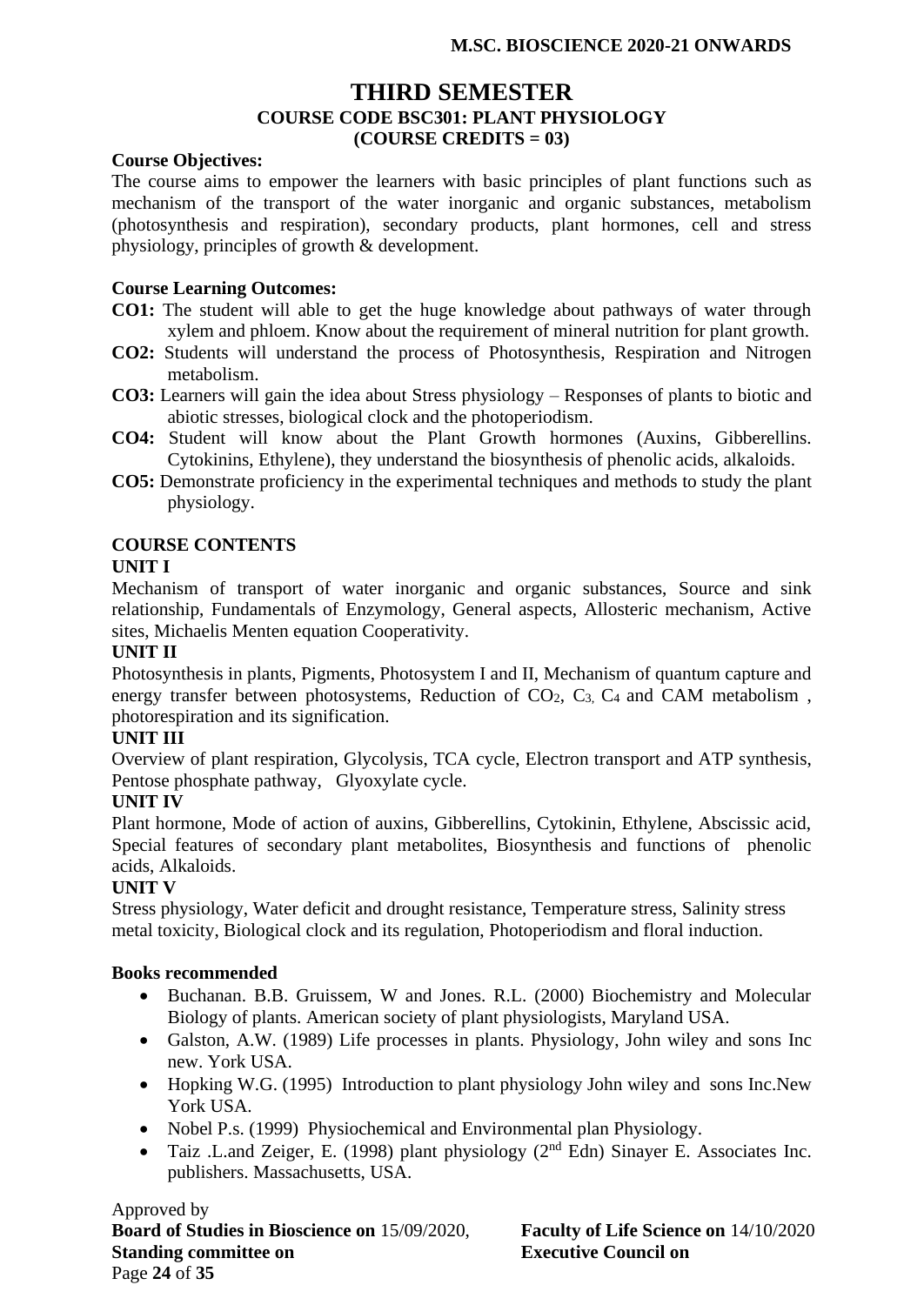#### **COURSE CODE BSC302: GENETICS & MOLECULAR BIOLOGY (COURSE CREDITS = 03)**

#### **Course Objectives:**

The course aims to empower the learners by providing insight into various molecular biological processes of DNA replication, transcription and translation. Molecular biology of recombination, synthesis and processing of various RNA molecules are discussed. Further the course provides deeper understanding of regulation of gene expression in various organisms.

#### **Course Learning Outcomes:**

- **CO1:** Understanding of DNA as the genetic material and its types. Knowledge of chromatin organization, euchromatin, heterochromatin, C value paradox and restriction mapping.
- **CO2:** Knowledge of Mutation, its kind and mechanism of DNA repair system.
- **CO3:** Conceptualize different aspects of genetics of microorganism with deep understanding of molecular mechanism of recombination, role of Rec ABC&D, linkage and crossing over.
- **CO4:** Empowers student to acquire knowledge about different enzymes of DNA replication, transcription and translation. Deep understanding of DNA and RNA sequencing methods, process of transcription and post transcriptional processing.
- **CO5:** Gains insight into the process of translation and gene expression in prokaryotes and eukaryotes by understanding different types of RNA, translational factors, concept of operon ; lac and tryptophan and different models of gene expression in eukaryotes.

### **COURSE CONTENTS**

#### **UNIT I**

Nucleic acid as genetic material (experimental proof) DNA structure A, B & Z forms. Chromosome structure & chromatin organization, Euchromatin & Heterochromatin different models, Nuclear DNA content, C-value paradox, Cot curves, Restriction mapping, Concept & techniques, *In-situ* hybridization.

#### **UNIT II**

Spontaneous & induced mutations, Physical & chemical mutagens types of mutations, Molecular mechanism of mutation, forward, back, Missense, Nonsense, Frameshift and suppresser mutations, Mutations induced by transposons, Site directed mutagenesis, Mechanism of DNA damage & repair , Photorepair, Excision or dark repair,

#### **UNIT III**

Genetics of microorganisms, Transformation, Conjugation & transduction in bacteria, Conjugation mapping, Molecular mechanism of recombination, Role of Rec ABC&D, general & site specific recombination, Independent assortment, Linkage and crossing over.

### **UNIT IV**

DNA & RNA sequencing, Different methods, DNA replication, DNA polymerases, Topoisomerases, Ligases, Gene transcription, RNA polmersases, Promoters, Transcription factors, Mechanism of transcription, Chain initiation, Elongation, & termination, Post transcriptional processing of RNA, Capping, Adenylation & splicing, Introns & Exons **UNIT V**

# Translation of messenger RNA into proteins, Structure & role of t- RNA & ribosomes, Different factors (I, EFTs, RFs), Protein chain initiation, Elongation & termination, Inhibitors of protein synthesis, *In vitro* protein synthesis, Gene expression in prokaryotes, Operon concept, Inducer, Repressor, Co-repressor, c-AMP / CRP, co-induction & co-repression . Regulation of lac operon & Tryptophan operons, Attenuation Gene expression in eukaryotes,

### Britton and Davidson's, Gene battery model , HCP / NHCP Hormones

### **Books recommended**

• Bray, Lewis Ralf, Roberts and Watson (1983) Molecular Biology of the Cell.

Approved by **Board of Studies in Bioscience on** 15/09/2020, **Faculty of Life Science on** 14/10/2020 **Standing committee on Executive Council on** Page **25** of **35**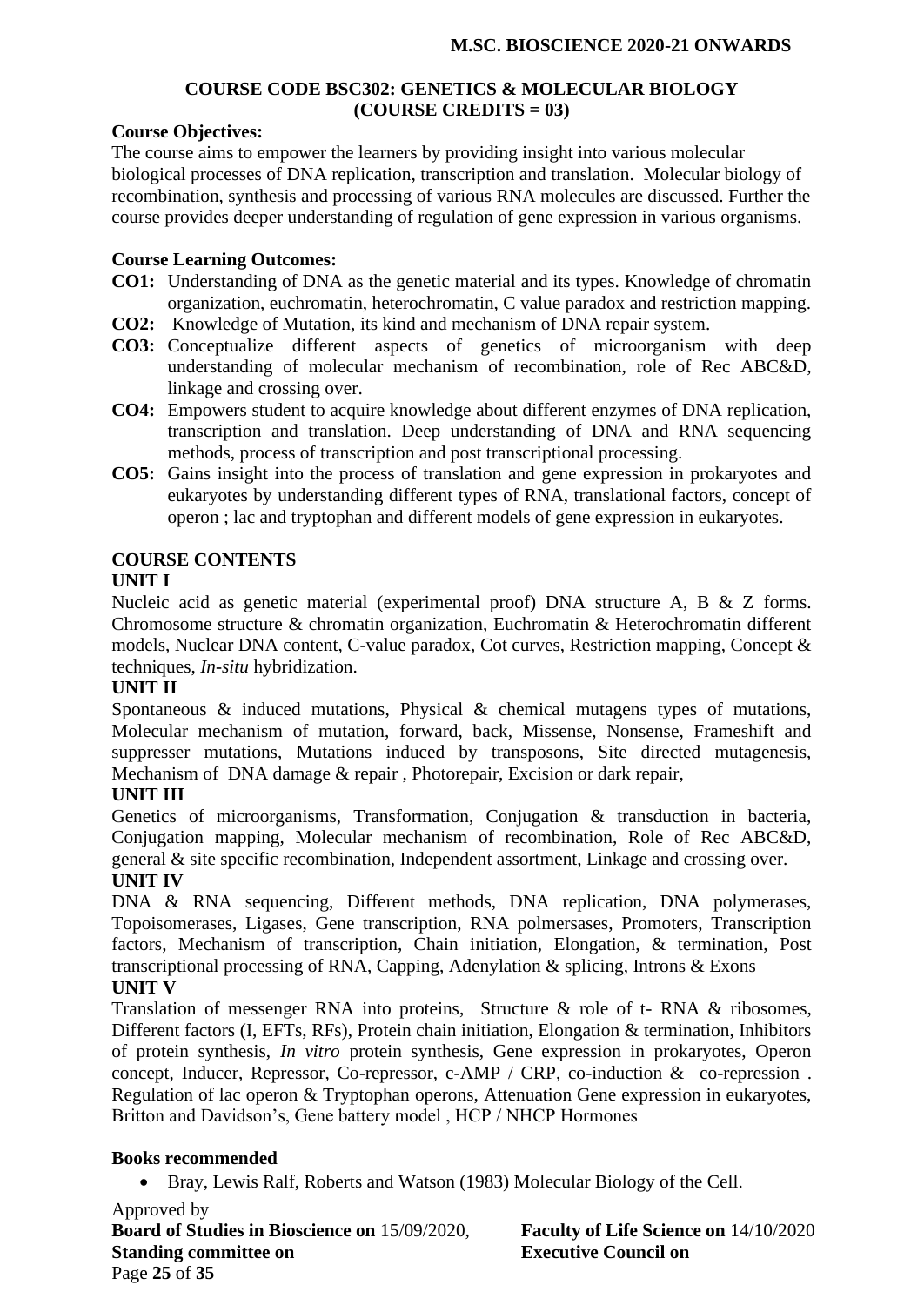- Schwer M. A. (1989) Methods in Plant Molecular Biology.
- Wolf S. L. (1993) Molecular and Cellular Biology.
- Shaw C. H. (Ed.) (1988) Plant Molecular Biology A Practical Approach.
- Clug & Cummings: Essential of Genetics.

**----------------------------------------------------------------------------------------------------------------**

#### **COURSE CODE BSC303: ANIMAL PHYSIOLOGY (COURSE CREDITS = 03)**

**Course Objective**: The course of Animal Physiology deals extensively with the physiology of the vital organs of vertebrates and invertebrates. These include structure and function of blood and lymph, and the process of digestion, excretion, nerve and muscle functions.

# **Course Learning Outcomes**

- The students learn the nutritional pattern in animals in relation to hormonal and enzymatic regulation of digestion with reference to homeostasis.
- Blood and lymph their structure and function related to gas exchange, ion transport and clotting and defense is dealt in good detail.
- The students are also made acquainted with the very importance of muscles in relation to structure, function and physiology. Further, the neuromuscular interconnection and basic role of neuronal tissue at different level is elaborately dealt with here.
- The complete physiology of invertebrate and vertebrate excretion system is learnt by the pupil.

# **COURSE CONTENTS**

### **UNIT I**

Nutritional patterns in animals, Types of nutrition, Modes of ingestion and mechanism of feeding in various groups of animals, Digestion, Intracellular and extracellular, Enzyme action and hormonal regulation of digestion, Concept of homoeostasis.

### **UNIT II**

Blood, Composition and functions, Coagulation, Blood groups and transfusion, characteristics of hemoglobin.

# **UNIT III**

Lymphatic system, Various types of leucocytes and their role, Immunity, Innate and acquired, Antigen and antibody response, Transport of respiratory gases in the body chloride bicarbonate shift.

### **UNIT IV**

Muscles, Various types, Structure and functions, Molecular mechanism of muscle contraction, Muscle tone, Muscle fatigue, Rigor mortis, Structure of neuron, Membrane and action potential origin and propagation of nerve impulse, Synaptic transmission, Neuromuscular junction, Reflex action.

### **UNIT V**

Excretion in invertebrates, Flame cells and malpighian tubules, Excretion in vertebrates, structure of nephron, Mechanism of urine formation with details of ultrafiltration and counter current mechanism, Functions of renal tubules.

**----------------------------------------------------------------------------------------------------------------**

#### **COURSE CODE BSC304: PRACTICAL BASED ON COURSE CODE BSC301 & CODE BSC302 (COURSE CREDITS = 04)**

**Suggested list of practicals (Course Code BSC301**)

Approved by **Board of Studies in Bioscience on** 15/09/2020, **Faculty of Life Science on** 14/10/2020 **Standing committee on Executive Council on** Page **26** of **35**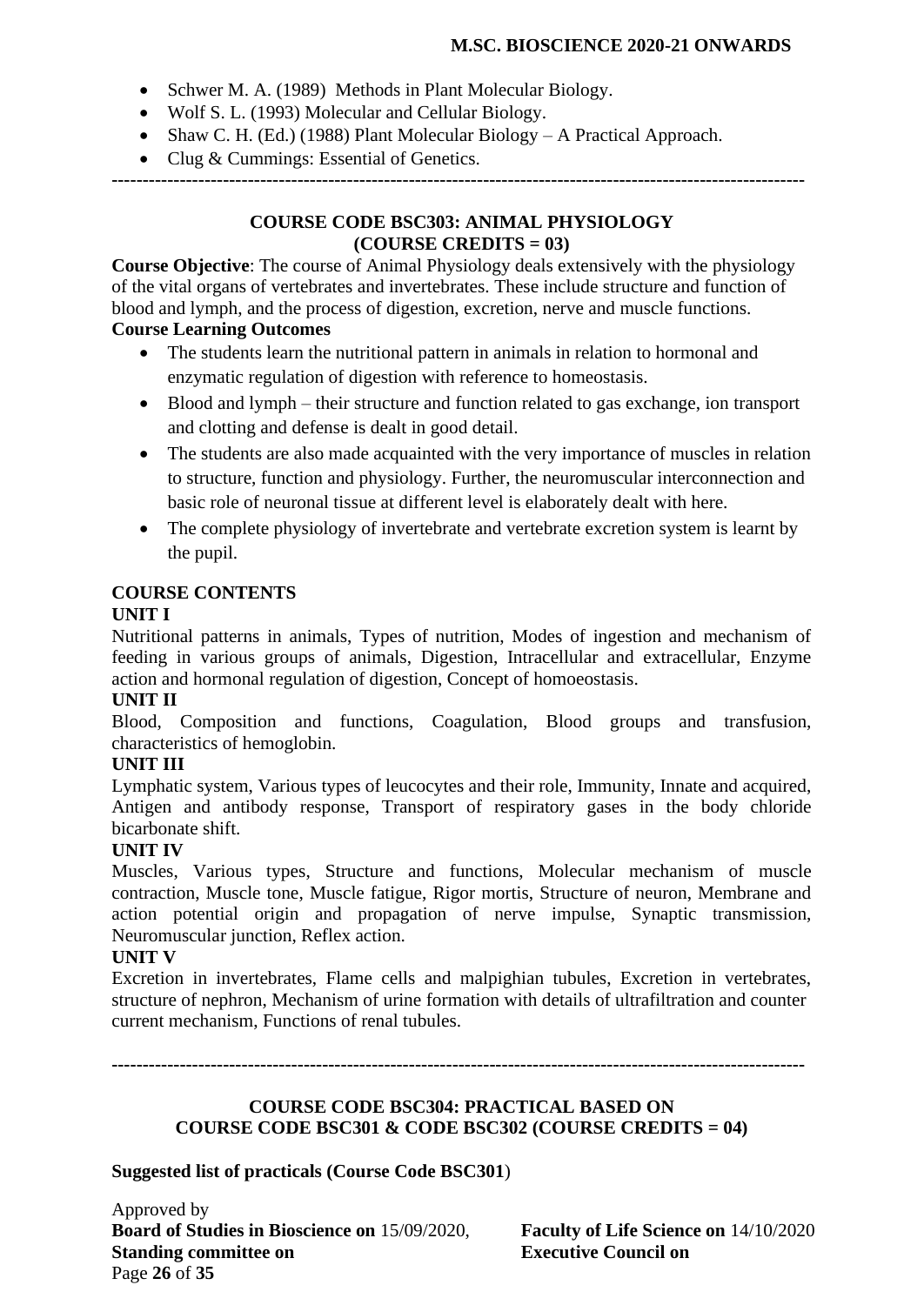- 1. To measure D.P.G. (Diffusion Pressure Deficit) of Potato cells.
- 2. To prepare molar, Molal & normal solution (100ml) of NaCl and Sucrose.
- 3. To determine the incipient plasmolysis of cells under different concentration of sucrose solution.
- 4. Extraction and separation of the chlorophyll pigments from spinach leave by solvent extraction method.
- 5. Extraction and separation of the chlorophyll pigment from spinach leave by paper chromatography.
- 6. Separation of anthocyanin pigment by Paper Chromatography.
- 7. Extraction and separation of chlorophyll pigments from spinach leaves by Spectrophotometer.
- 8. To determine the stomatal index in different plant species.

#### **Suggested list of practicals (Course Code BSC302)**

- 1. Staining technique for chromosomes preparation in plant (onion plant) and animal cell.
- 2. To study the mitotic stages in the root of anion (*Allium cepa*) and to calculate the mitotic index.
- 3. To study the pollen sterility and fertility in buds of *tradeschantia*.
- 4. To study the effect of UV rays on E.coli.
- 5. To study the effect of dark and light treatment in DNA repair in *E. coli.*

**----------------------------------------------------------------------------------------------------------------**

#### **COURSE CODE BSC305: PRACTICAL BASED ON COURSE CODE BSC303 & CODE BSE301 / BSE302 / BSE303 / BSE304 (COURSE CREDITS = 04)**

**----------------------------------------------------------------------------------------------------------------**

### **LIST OF ELECTIVE PAPERS**

# **COURSE CODE BSE301: ADVANCED MOLECULAR BIOLOGY (COURSE CREDITS = 03)**

**Course Objectives :** This course combines special set of tutorials centered around research activities in molecular biology with practical exercises and/or laboratory placements. The content is designed to provide students with a perspective of how cutting edge molecular biology principles and techniques are applied to major research questions. This course will illustrate that cross disciplinary approaches are essential in modern research.

#### **Course Learning Outcomes**

- To understand key principles of how cells work, including gene regulation, protein synthesis and signal transduction.
- To locate, analyse, evaluate and synthesise information from a wide variety of sources to understand the key principles of Molecular Biology.
- To read, interpret and discuss major contributions to Molecular Biology research published in scientific research literature.
- To develop effective, creative and innovative solutions, both independently and cooperatively, to current and future research problems in Molecular Biology.

### **COURSE CONTENTS UNIT I**

Approved by **Board of Studies in Bioscience on** 15/09/2020, **Faculty of Life Science on** 14/10/2020 **Standing committee on Executive Council on** Page **27** of **35**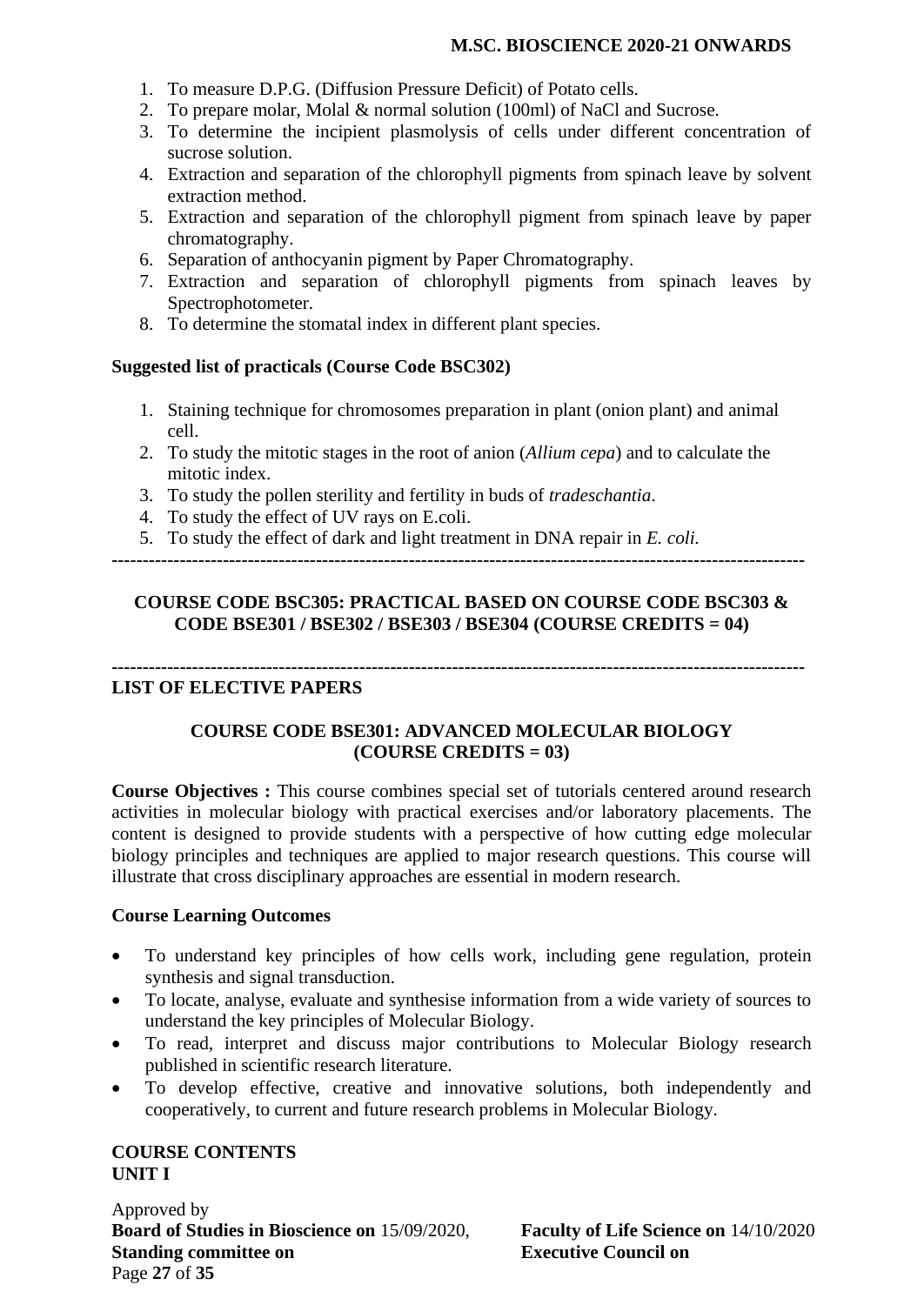Recombinant DNA technology I: methods of creating recombinant DNA molecule, properties of restriction endonucleases and their mode of action, selection screening construction of DNA library.

# **UNIT II**

Recombinant DNA Technology II: Use of cloned gene, sub-cloning; recombinant proteins production in bacteria, site-directed mutagenesis, RFLP, PCR, DNA-fingerprinting, antisense-RNA technology, chromosomal walking.

### **UNIT III**

Hybridoma technology: monoclonal antibodies mycelium cell infusion selection of hybridomas, protoplast fusion and HAT-medium screening assay purification and application of monoclonal antibodies.

### **UNIT IV**

Cell and tissue culture: micropropagation, somatic cell culture, somoclonal variations, somatic cell hybridization, protoplast isolation, protoplast fusion, protoplast culture, genetic transformation, various methods of gene transfer (all vector and methods), production of transgenic plant and animal; production of secondary metabolites, primary and transferred cell culture, differentiated cells in culture application.

### **UNIT V**

Fermentation technology: continuous and batch type culture techniques, principle types of Fermenters, general design of fementors. Fermentation processes, brewing manufacture of antibiotics, production of single cell protein. Application of genetic and molecular biology procedures in strain improvement.

### **Books recommended**

1. Molecular cloning : A Laboratory Manual , J. Sambrook ; Fritsch and T. Maniatis Cold Spring Harbor Laboratory Press, New York, 2000.

2. Introduction to practical molecular biology P.D. Dabre, John Wiley & sons Ltd. N York 1988

3. Molecular Biology LabFax, T.A. Brown (Ed) Bios Scientific Publishers Ltd. Oxford, 1991

4. Molecular Biology of the Gene (4th edition ), J.D. Watson N.H. Hopkins, J.W. Roberts

J.A. Steitz and A.M. Weiner, The Benjamin/ Cummlngs Publ Co. Inc. California, 1987.

5. Molecular Cell Biology (2nd Edition) J. Darnell, H. Lodish and D. Baltimore, Scientist American Books, Inc., USA, 1994.

6. Molecular Biology of the Cell (2nd Edition) B. Alberts, D. Bray, J. Lewis, M. Raff, K. Roberts, and J. D. Watson, Garland Publishing, Inc., New York, 1994.

- 7. Gene VI (6th Edition) Benjamin Lewin, Oxford University press, U.K., 1998.
- 8. Molecular Biology and biotechnology; a comprehensive desk reference, R.A. Meyers (Ed.) VCH Publishers, Inc, New York, 1995
- 9. Genomes, T.S. Brown

### **Suggested list of practicals (Course CODE** BSE301**)**

- 1. To isolate genomic DNA from fungi by LETS methods.
- 2. To determine the quantity and quality of the isolated fungal DNA.
- 3. To determine the agarose gel electrophoresis of the isolated fungal DNA.
- 4. To isolate plasmid DNA from bacteria by quick method.
- 5. To purify the DNA from agarose gel.
- 6. To study the Thermal cycler.
- 7. To study the gel documentation system.

**----------------------------------------------------------------------------------------------------------------**

### **COURSE CODE BSE302**: **AGRICULTURAL MICROBIOLOGY (COURSE CREDITS = 03)**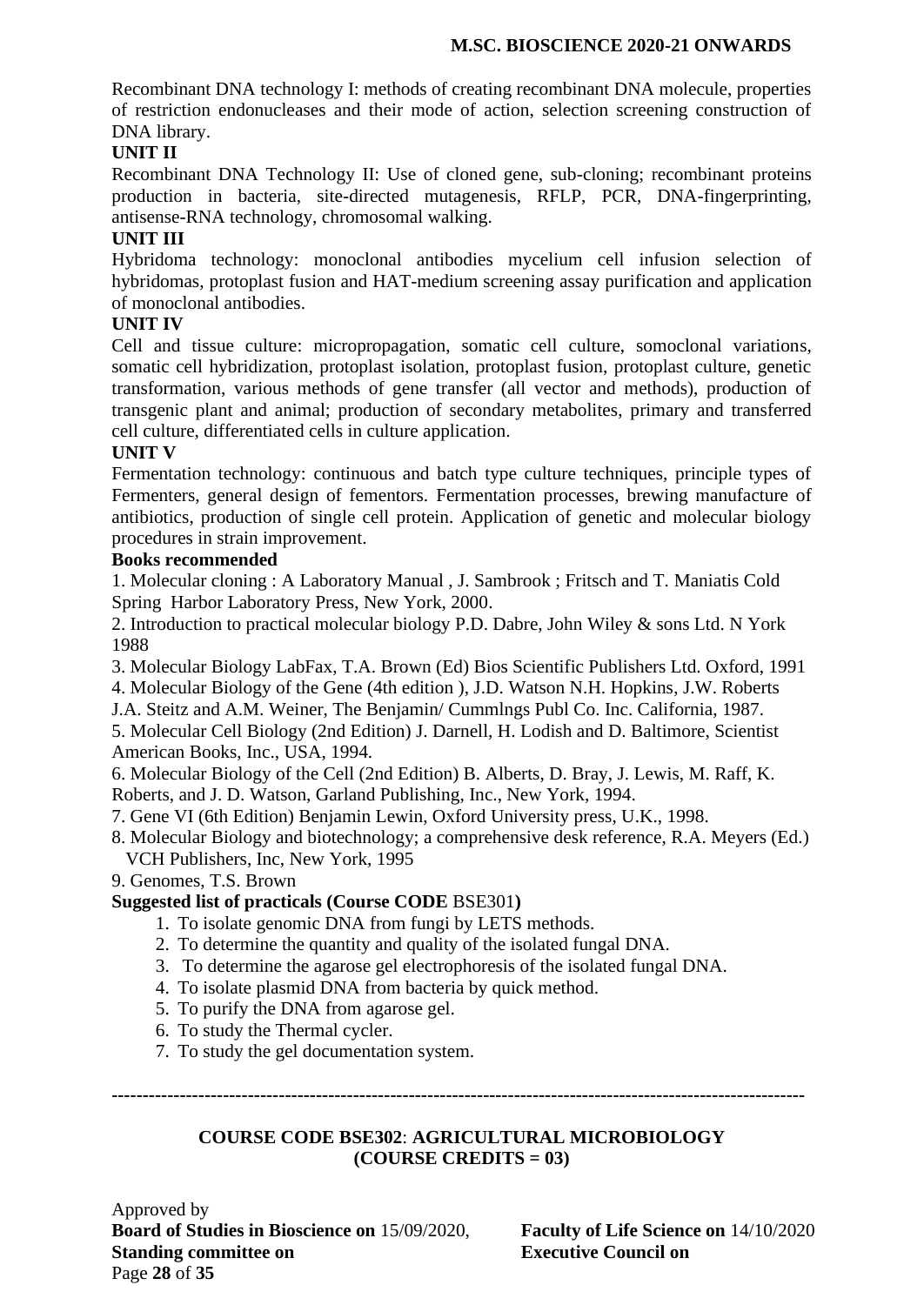**Course Objectives:** To make students aware about agricultural technique, crop diseases, soil health, composting, agriculture losses, pest management, green revolution and agricultural biotechnology.

#### **Course Learning Outcomes**

- Describe role of microorganism in recycling soil nutrients, biodegradation of complex plant polymers, sustaining and improving plant growth through improving nutrient availability, production of plant growth promoting substances and inhibiting pathogens.
- Critically discuss the need for agricultural microbiology and explain their limitations.
- Clarify application of microorganisms in varied fields of agricultural microbiology like bioremediation, biofertilizers and waste water treatment.
- Analyse various aspects of  $N_2$  fixation, Phosphate solubilization, PGPR etc. Pre and post harvesting agricultural losses, management, formulation, mass production and applications.
- Green revolution, transgenic plant, gene protection technology, resistant verities, management of agricultural waste as food, feed and fuel.

### **COURSE CONTENTS**

#### **UNIT – I**

History, scope and development of agricultural microbiology, rhizosphere and phyllosphere: concept, importance, factors affecting microbial diversity.

#### **UNIT – II**

Soil health: crop residues, humus, mineralization, immobilization, soil-sickness, composting, vermicomposting, green manure. Effect of crop residues on plant growth; biodegradation of pesticides and pollutants; biodegradation fate, bioavailability, acceleration, bioremediation. Biofertilizers: types, production, formulation and constraints.

#### **UNIT – III**

General idea about major agricultural pests: Plant diseases- late blight potato. downy mildew of pea, stem gall of coriander, powdery mildew / rust / smut, rust of linseed, Ergot of bajara, Anthracnose of soybean, Tikka disease of groundnut, wilt of arhar, bacterial blight of paddy, citrus canker, leaf curl of papaya, little left of brinjal. Insects: gram, soybean. Weeds: parthenium, xanthium, waterhyacinth, cyperus, phalaris

#### **UNIT – IV**

Post harvest losses of agricultural products: causes, problems and management recent trends in pest management: strategies, mass production, formulation and application technology, achievements, constraints

### **UNIT – V**

Biotechnology in agriculture: the new green revolution, transgenic crops, gene protection technology, frost control technology, resistant varieties. Bioconversion futurology: exploitation of agricultural wastes for food / feed and fuel.

### **List of Recommended Books**

- 1. Soil microbiology by Subba Rao
- 2. Soil and microbes by Waksman and Starkey.
- 3. Plant pathology by Mehrotra.
- 4. Alexander, M. Introduction to Soil Microbiology, 3rd Edition. Wiley Eastern Ltd., New Delhi
- 5. Microbiology by S.S. Purohit.

### **Suggested list of Practicals (Course CODE** BSE302**: Agricultural Microbiology)**

Approved by **Board of Studies in Bioscience on** 15/09/2020, **Faculty of Life Science on** 14/10/2020 **Standing committee on Executive Council on** Page **29** of **35**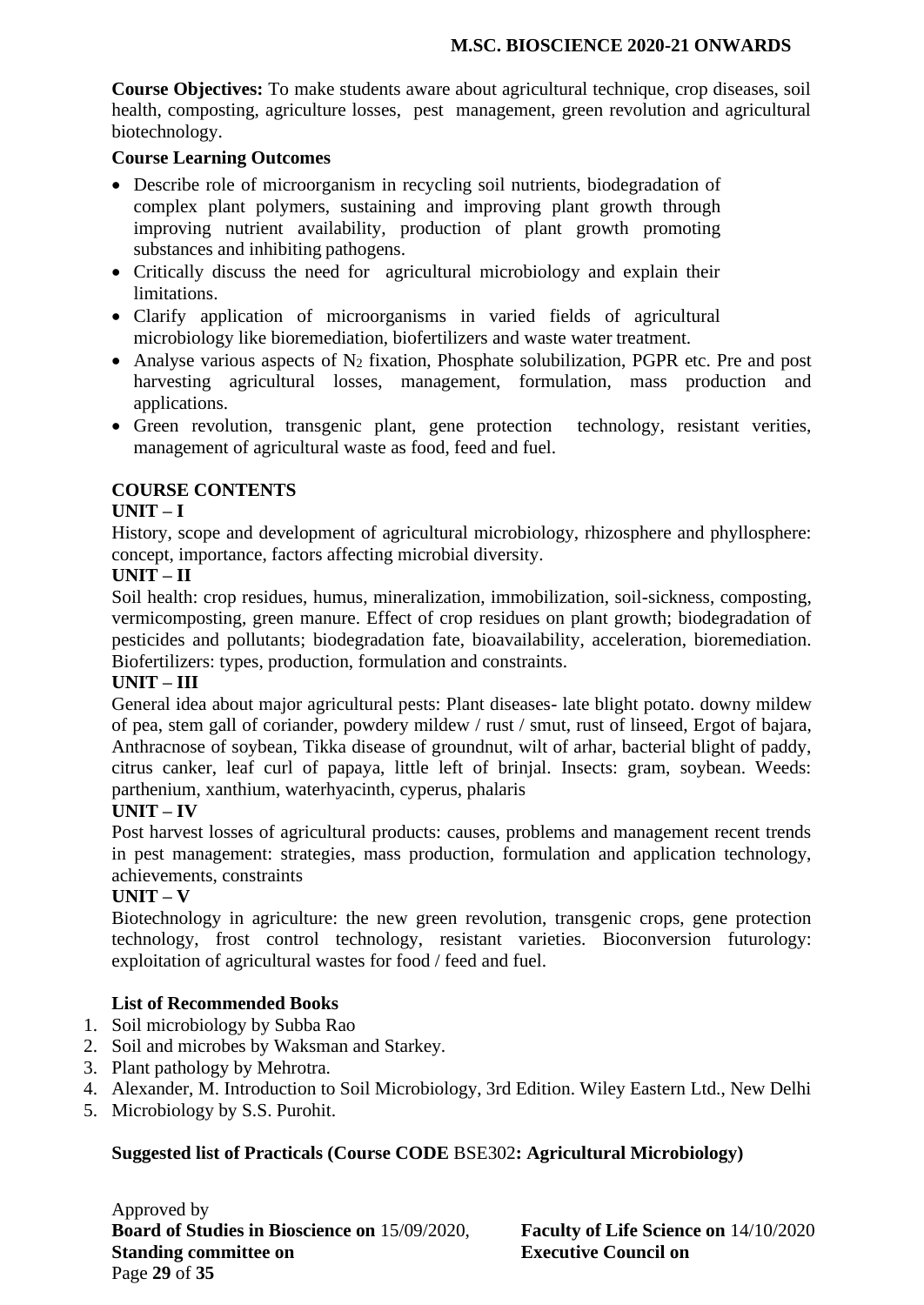- 1. Isolation and Enumeration of the microorganism from soil by serial dilution agar plate method.
- 2. Isolation of fungi from soil by warcup's method.
- 3. Isolation of azotobacter species from soil.
- 4. Isolation of microorganism from rhizosphere.
- 5. Isolation of microorganism from phyllosphere (phyloplane) by serial dilution, agar plate method or leaf impression method.
- 6. Plant diseases leaf curl of papaya, rust of wheat, citrus canker, red rot of sugarcane. Study of weeds- Parthenium, water hyacinth.

**----------------------------------------------------------------------------------------------------------------**

### **COURSE CODE BSE303: BIOPROCESS ENGINEERING AND TECHNOLOGY (COURSE CREDITS = 03)**

**Course Objectives**: The course will enable students to apply the learning of microbiology concepts toward the exploitation of microbial population for industrial and human benefits. The strategies for development of microbial strains, process optimization, large scale production and product recovery will be covered for industrially relevant microbial products and therapeutic proteins. The course aims to provide instruction in the general principles of food microbiology, the biology and epidemiology of food borne microorganisms of public health significance, including bacteria, yeasts, fungi, protozoa and viruses and Understand food spoilage microorganisms; the microbiology of food preservation and food commodities; fermented and microbial foods; principles and methods for the microbiological examination of foods; micro biological quality control, and quality schemes.

**Course Learning Outcomes:** Upon successful completion of the course, the student:

- Will have gained insight on industrially important microbes, recent developments in fermentation processes and various optimization strategies at fermenter level.
- Understands the concept of sterilization methods and principles of batch and continuous processes.
- Attains knowledge about designing of industrial strains and various media optimization strategies .
- Learns about the design, types of fermenters and various critical components of bioreactors
- Is able to describe control parameters, fluid rheology and process constraints in a large scale bioreactor
- Gets introduced to various strategies of product recovery from a fermentation broth . Acquires knowledge about various industrially relevant microbial products and their production process
- Understand the principles of microorganisms during various food-processing & preservation steps.
- Comprehend the interactions between microorganisms and the food environment, and factors influencing their growth and survival.

### **COURSE CONTENTS**

### **UNIT-I**

Biofermentation: designing and application, principles of biofermentation, monitoring and control of parameters (pH, oxygen, agitation, temperature, foam etc.), batch & continuous; production medium, raw materials, isolations; maintenance, preservation & improvement of industrial strains, computer control of fermentation processes.

Approved by **Board of Studies in Bioscience on** 15/09/2020, **Faculty of Life Science on** 14/10/2020 **Standing committee on Executive Council on** Page **30** of **35**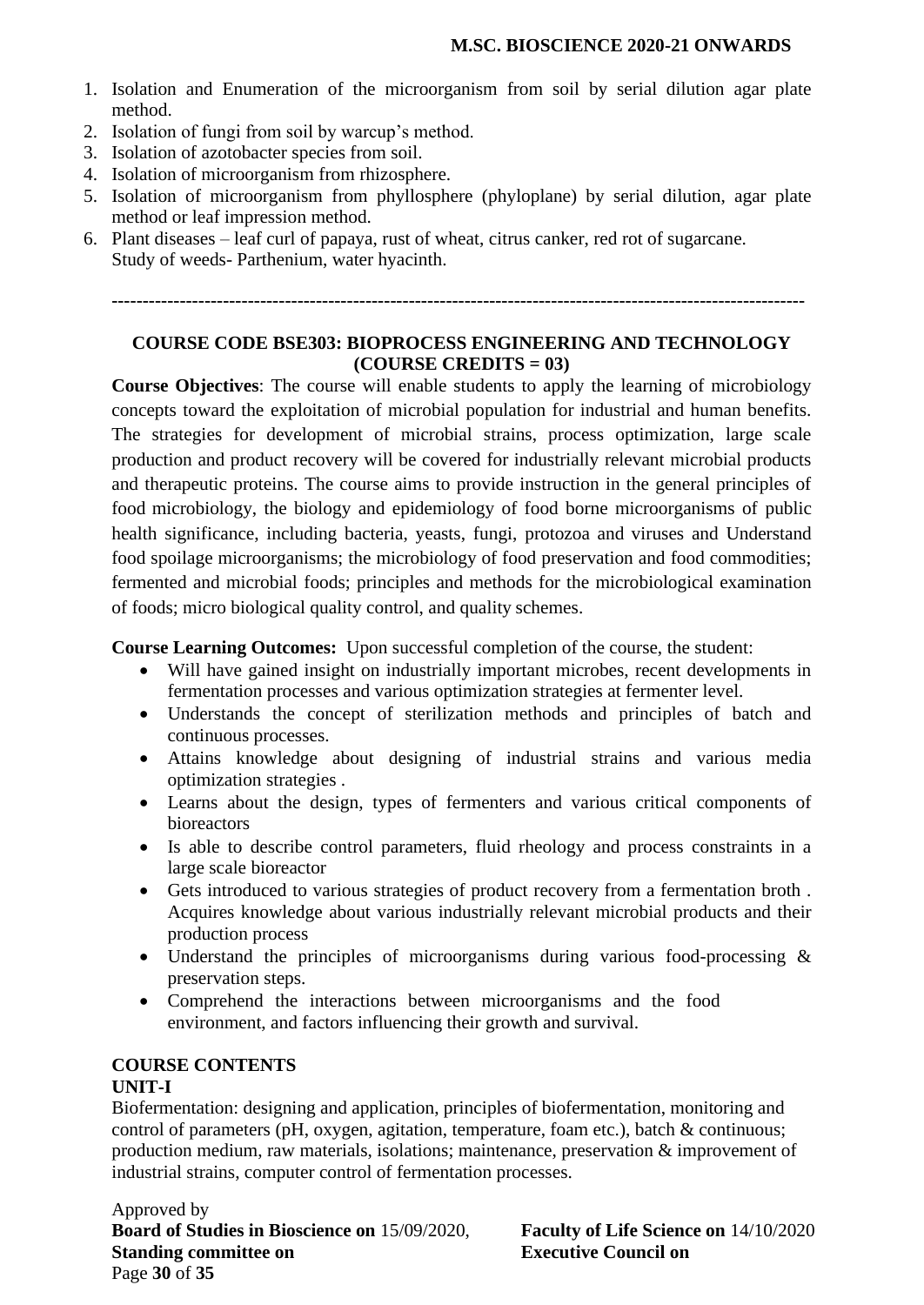# **UNIT-II**

Downstream processing: Filtration of fermentation broths, ultra-centrifugation, recovery of biological products by distillation, superficial fluid extraction.

# **UNIT-III**

Industrial production of solvents: Ethyl alcohol, citric and acetic acids; enzymes; amylases, proteases, cellulases; vitamins: vitamin B12, vitamin C, antibiotics (penicillin, streptomycin, tetracycline and griseofulvin). Microbes in petroleum industry (oil recovery); immobilized cells & enzymes.

# **UNIT-IV**

Microbiology of food: sources and types of microorganisms in food, food borne pathogens, microbiological examination of food, spoilage of food, food preservation, fermented foods, microbial proteins.

### **UNIT-V**

Dairy microbiology: sources and types of microorganisms in milk, microbial examination of milk, pasteurization and phosphatase test, sterilization of milk, grades of milk, dairy products, fermented milk, butter & cheese.

### **Recommended Books:**

1. Biochemical Engineering, Aiba, S., Humphrey, A.E. and Millis, N.F. Univ of Tokyo Press, Tokyo.

2. Biochemical Reactors, Atkinson, B: Pion Ltd. London.

3. Biochemical Engineering Fundamentals, Baily, J.E. and Ollis, D.F. McGraw-Hill Book Co. New York.

4. Bioprocess Technology: Fundamental and Application, KTH, Stockholm.

5. Process Engineering in Biotechnology, Jackson, A.T., Prentice Hall, Engelwood Cliffs.

6. Bioprocess Engineering: Basic Concepts, Shuler, M.L. and Kargi, F., Prentice Hall, Engelwood Cliffs.

7. Principles of Fermentation Technology, Stanbury, P.F. and Whitaker, A. Pergamon Press, Oxford.

8. Bioreaction Engineering principles, Nielson, J. and Billadsen, J. Plenum Press.

9. Chemical Engineering Problems is Biotechnology, Shuler, M.L. (Ed.) AICHE.

10. Biochemical Engineering, Lee, J.M. Prentice Hall Inc.

11. Bioprocess Engineering-kinetics, Mass Transport, Reactors and Gene Expression, Viet; W.F., John Wiley & Sons, Inc.

# **Suggested list of Practicals (**Course **CODE** BSE303)

- 1. Isolation of micro-organism from canned food.
- 2. Isolation of bacteria and fungi from spoiled bread.
- 3. Quantitative test of milk by resazurin test.
- 4. Quantitative estimation of Amylase production.
- 5. Isolation of lipase producing bacteria from soil.
- 6. Isolation of phosphate solubilizing/producing bacteria from soil**.**
- 7. Estimation of antibiotic property of bacteria.

**----------------------------------------------------------------------------------------------------------------**

### **COURSE CODE BSE304: BIOTECHNOLOGY (COURSE CREDITS = 03)**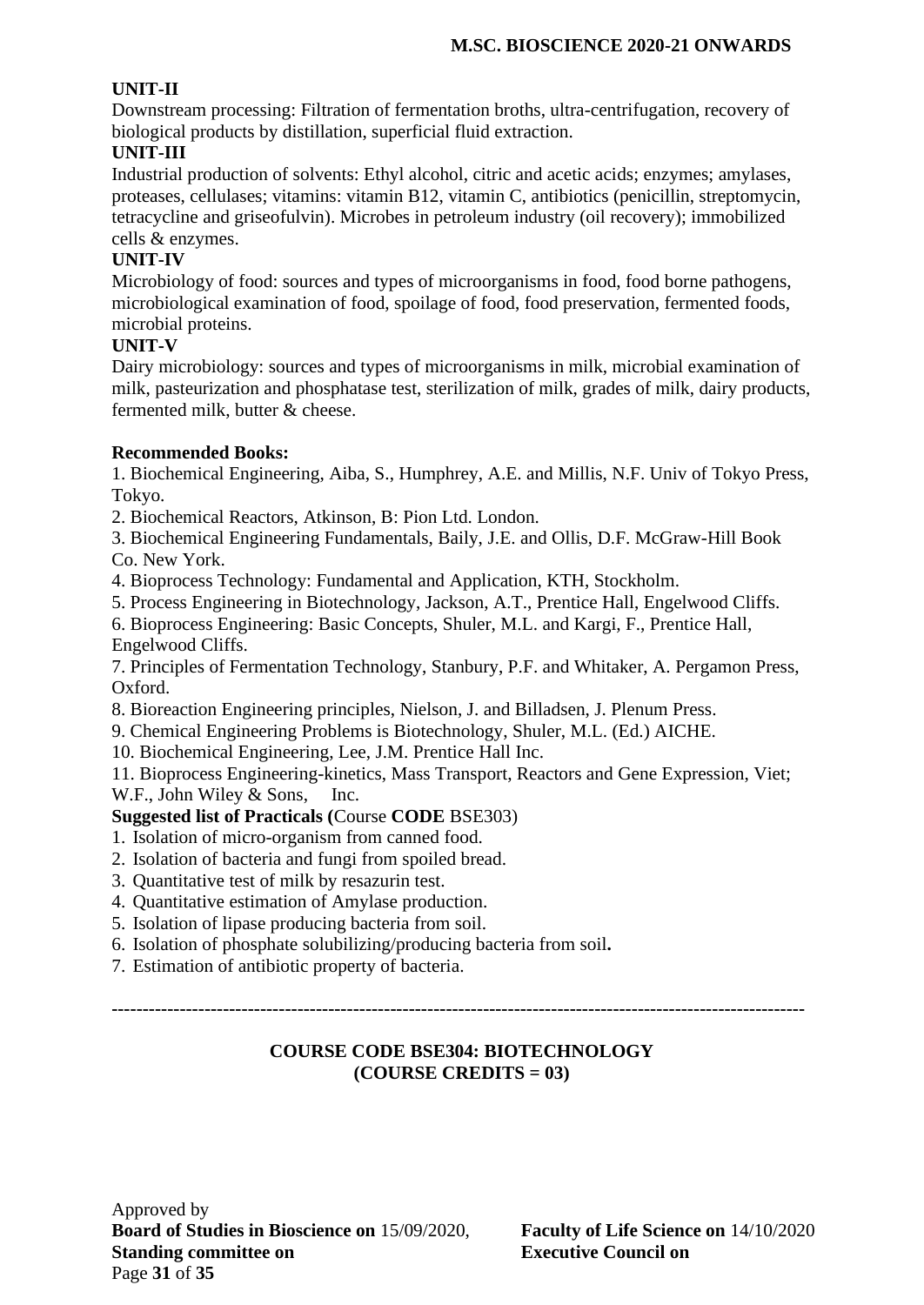**Course Objectives:** The course will help students to understand various applications of microbes for the development of various products of agriculture, industrial and clinical application. The knowledge of recombinant technology, bioreactors and optimization strategies will be beneficial in development of production processes.

**Course Learning Outcomes**: Upon successful completion of the course, the student:

- Will learn about various industrially relevant microbial products and their production process, role of biotechnology in environment management.
- Acquires knowledge about strains development, selection of hyper producers, microbial products, metabolic engineering and various industrial relevant microbial products and their production process Learns about the designing of recombinant heterologous expression systems such as E. coli, yeast, mammalian and insect cells.
- Learns about sterilization at reactor scale and different types of sterilization strategies
- Attains knowledge about designing large scale industrial processes and types of cultivation strategies Understands the concept of recombinant biomolecules, therapeutic proteins, vaccines, antibodies, bio-pesticides, bio-fertilizers, and probiotics .
- Understands different types of regulatory approvals required for drug development and difference between biologics, biosimilars and biobetters

# **COURSE CONTENTS**

### **UNIT I**

Biotechnology an Overview, Definition, Perspective and scope of biotechnological processes and products, Biotechnology and Ethics, Introduction, Medical and chemical Biotechnology, Agriculture and Food, Energy and environment and human, Bioethics, Facing problem and finding solutions, Regulating the use of biotechnology, Patenting biotechnology inventions. **UNIT II**

Genetic Engineering and gene cloning, Introduction of genetic engineering procedure, restriction endonuclease, cloning vehicle, Vectors for animals and plants, Insertion of DNA molecule in to a vector, Direct transformation, Isolation and cloning, Transformation and growth of cells, Selection and screening of particular recombinants, Genomic library, sequencing of DNA, Gene identification and mapping, Analysis of expression of cloned genes, Polymerase chain reaction, Monoclonal Antibodies.

# **UNIT III**

Plant cell and tissue cultures, Culture techniques, Protoplast fusion, Direct gene transfer, Microinjections, Nuclear transplantation, Plastid and mitochondrial genes, production of secondary metabolites by immobilized plant cell, Development of disease resistant, herbicide resistant, Salt & drought resistant plant varieties, Microbial Toxins, Introduction, Toxins gene isolation, Genetic engineering of *B. thuringiensis* strains, *Baculovirus* as biocontrol agents.

### **UNIT IV**

Culturing microorganisms for the production of biomass, Production of microbial (Bacterial, Cyanobacterial and Fungal) products, Batch culture, Continuous culture, Fed-batch culture, Mass culture, Use of culture system for the production of microbial products, Production of cyanobacterial biomass for food, Feed and health care products, Improvement of microbial strains for industry, Agriculture, Immobilization of microbial cells and enzyme and its applications.

### **UNIT V**

Strain improvement, bioreactor design, Reactor types, Application of immobilized cells and enzyme, improvement in bioreactor to control environment of process organism. use of microorganisms in pollution control, Waste treatment, Bioremediation, Biological removal of eutrophic nutrients, Heavy metals, Toxic chemicals (Herbicide, Insecticide and Fungicide and Other Toxicants) from waste water and industrial effluents, Utilization of waste water for the

Approved by **Board of Studies in Bioscience on** 15/09/2020, **Faculty of Life Science on** 14/10/2020 **Standing committee on Executive Council on** Page **32** of **35**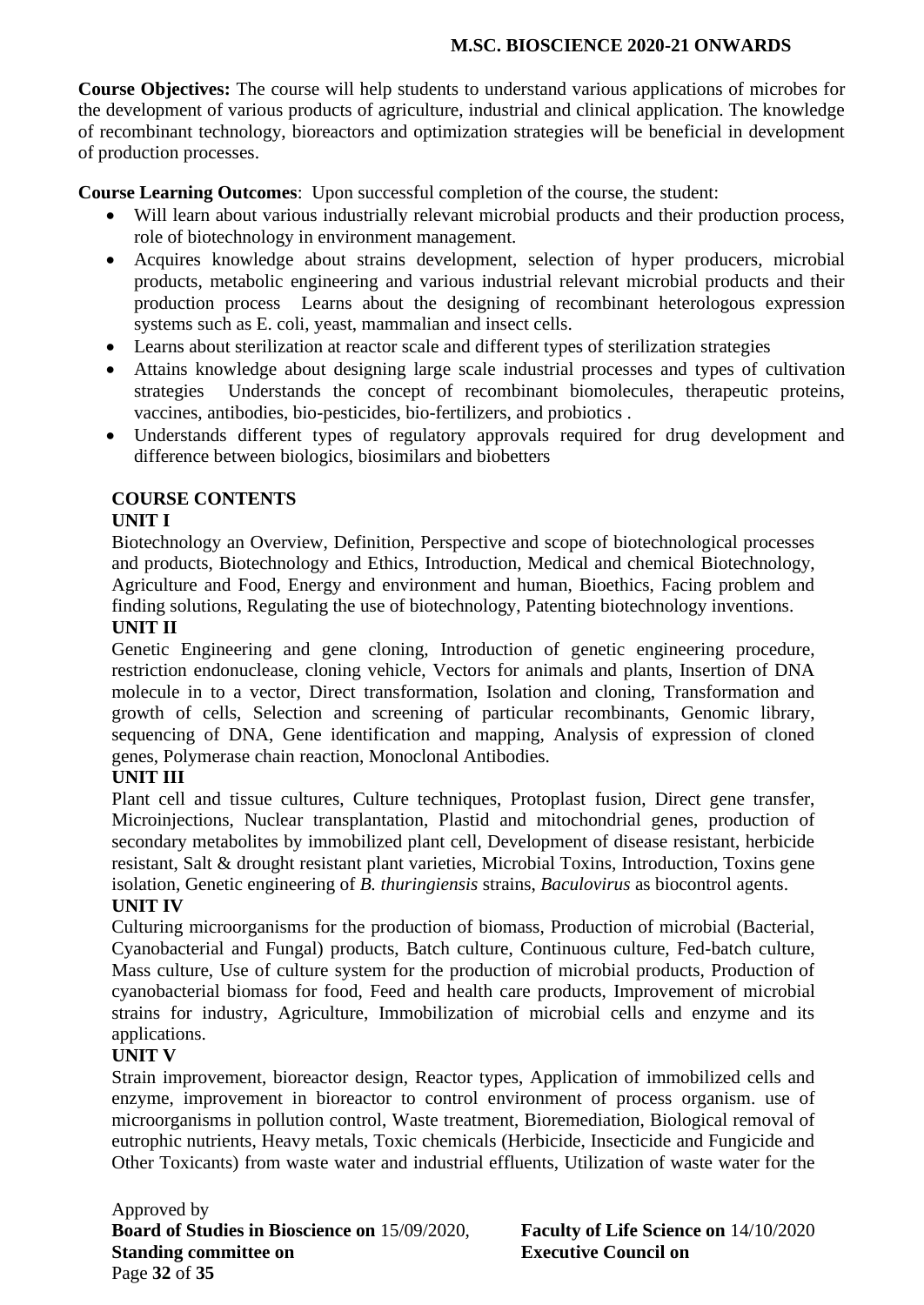production of food and feed, Biodegradation, Bioleaching of metals, Application of microorganisms from environment

#### **Books recommended**

- Haekett P. B., Fuchs J. A. and Mesing J. W. (1988) An Introduction to Recombinant DNA techniques – basic experiments in gene manipulation.
- Glck B. R. and Thompson J. E. (1993) Methods in Plant Molecular Biology and Biotechnology.
- Bjorn Kristiansen, (2012) Basic Biotechnology third Edition.

#### **Suggested list of practicals (Course CODE** BSE304**)**

- 1. Demonstration:- **PCR** Spectrophotometer pH meter **Centrifuse** Photomicrographic Camera
- 2. To prepare the media for plant tissue culture.
- 3. Isolation of pathogenic fungi from infected plants/Disease plants (Leaf/ Stem/ root)
- 4. Identification of unknown microorganism from given plates.
- 5. Preparation of tissue culture media.

**----------------------------------------------------------------------------------------------------------------**

# **COURSE CODE BSS301: SKILL DEVELOPMENT MODULES 3 (COURSE CREDITS = 02)**

## **ENTREPRENEURSHIP DEVELOPMENT PROGRAME AGENDA (Semester-3) TIME - 30 Hrs**

### **1. ORIENTATION PROGRAM FOR ENTREPRENEURSHIP**

### **2. WHAT IS ENTREPRENEURSHIP**

- **Definition of Entrepreneurship**
- **Be a Successful Entrepreneurship**

### **3. TYPE OF ENTREPRENEURSHIP**

 **Manufacturing**

 **Trading**

 **Service Provider**

### **4. NEED TO BE SUCCESSFUL ENTREPRENEURSHIP**

**Knowledge - About work and Concern**

**Information - About sources/ market/ Customer's**

**Assets - About Technology, Place, Man power and money**

### **5. CHOOSING A BUSINESS -**

**Micro Scale Unit Small Scale Unit**

**Large Scale Unit Mega Scale Unit** 

# **6. MARKETING and DISTRIBUTION**

 **Definition and Type of Marketing About Sales and Marketing**

 **Distribution channels**

### **7. PRODUCT DESIGNING / BRANDING / MERCHANDIZING**

Approved by **Board of Studies in Bioscience on** 15/09/2020, **Faculty of Life Science on** 14/10/2020 **Standing committee on Executive Council on** Page **33** of **35**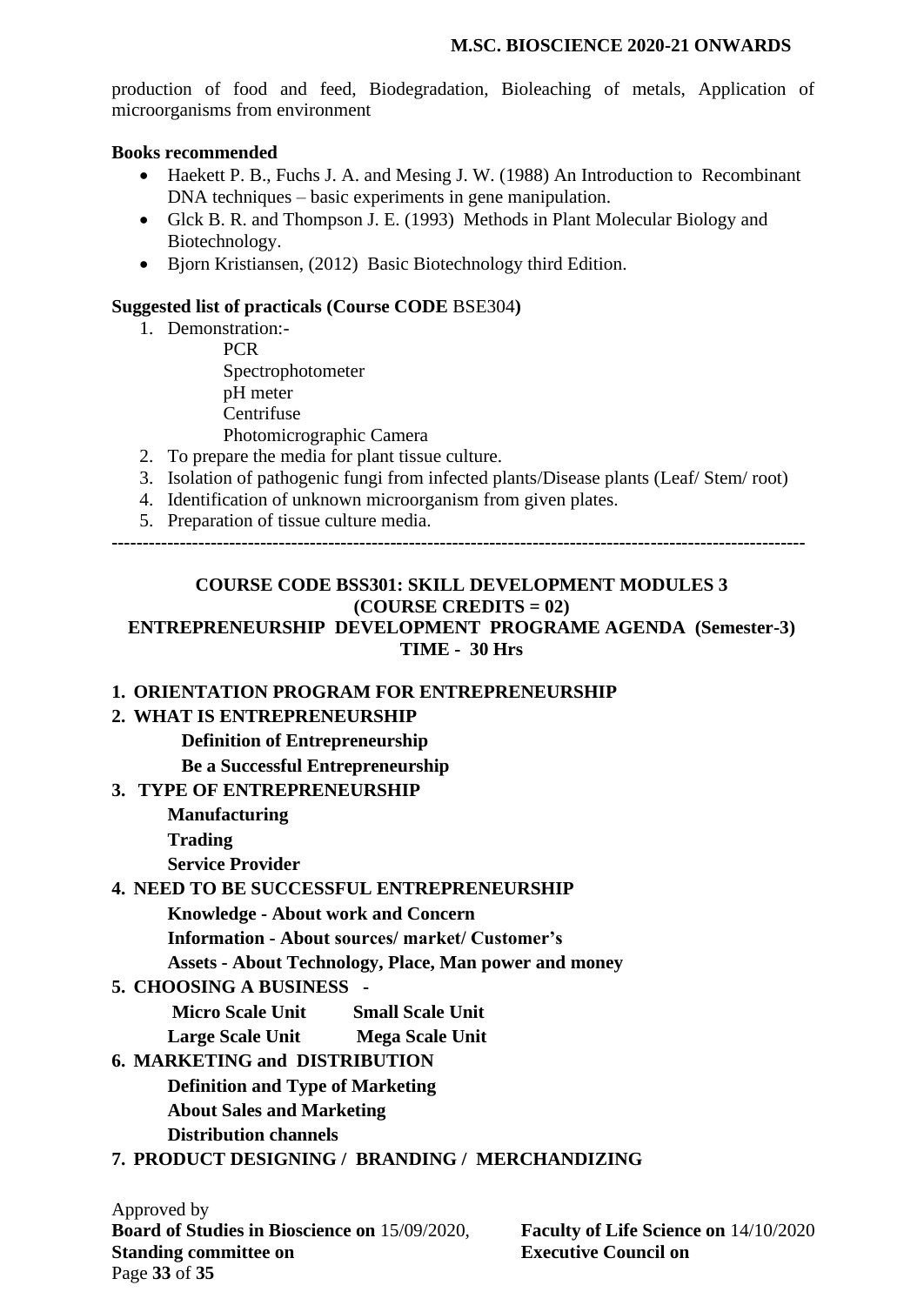**Research and Development 8. FINANCIAL FLUENCY, PLANNING AND LEGAL ASPECTS Taxation Rules and norms of the Govt. to run a business 9. GOVERMENT SCHEMES AND ASSISTENCE About financial loan / Place/ Training / Subsidy.....etc 10. INDUSTRY VISITS. ----------------------------------------------------------------------------------------------------------------**